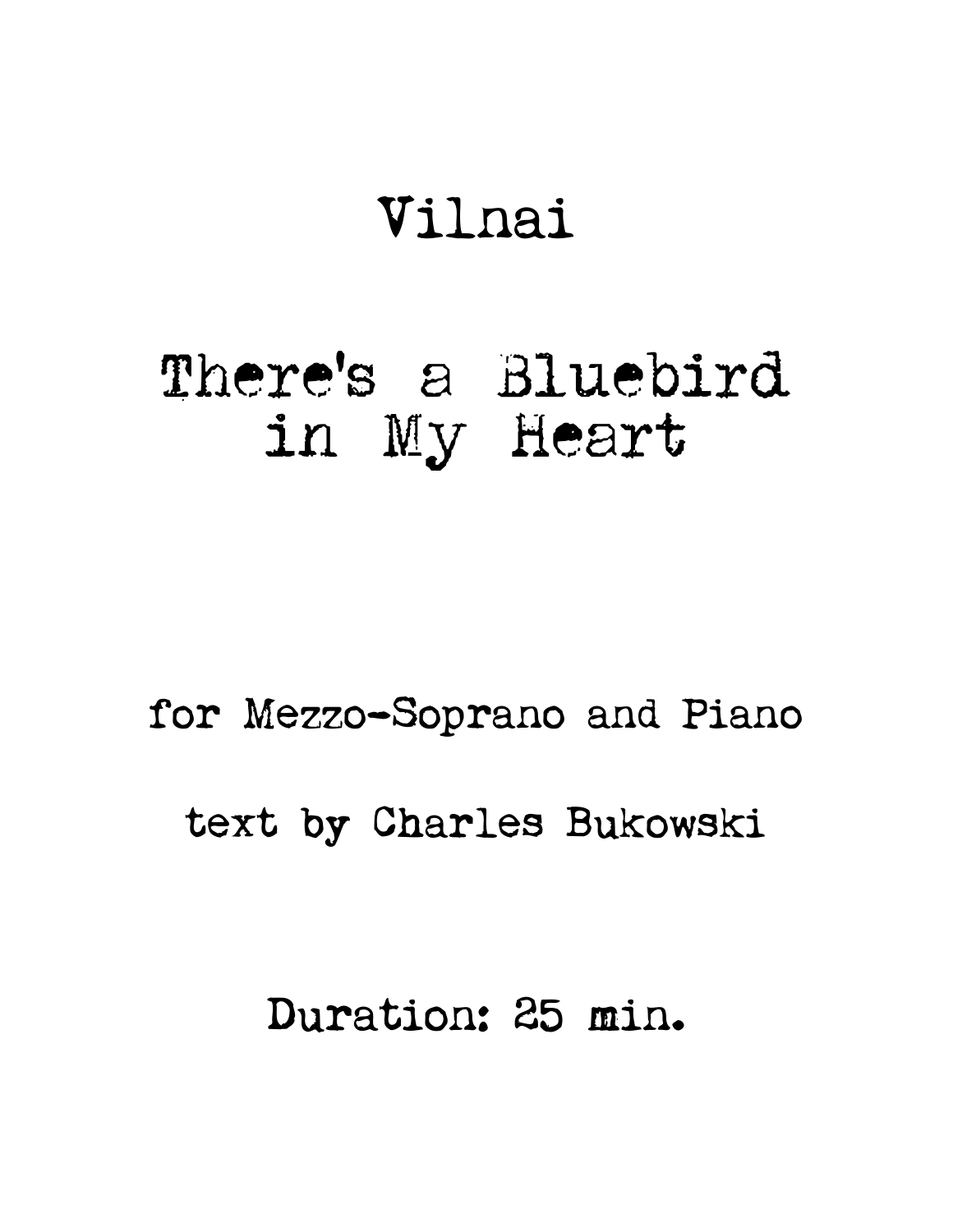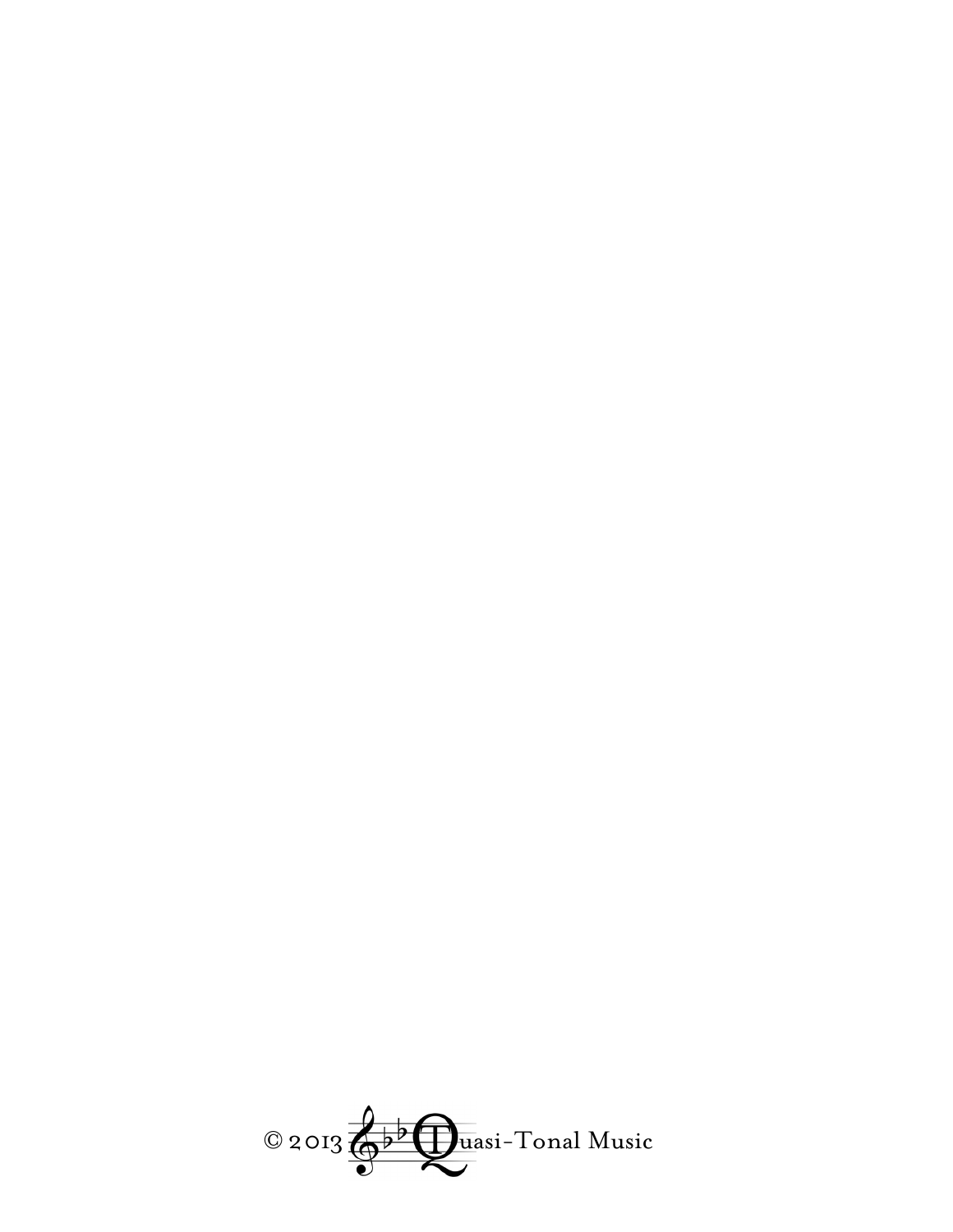#### BLUEBIRD

there's a bluebird in my heart that wants to get out but I'm too tough for him, I say, stay in there, I'm not going to let anybody see you.

there's a bluebird in my heart that wants to get out but I pour whiskey on him and inhale cigarette smoke and the whores and the bartenders and the grocery clerks never know that he's in there.

there's a bluebird in my heart that wants to get out but I'm too clever, I only let him out at night sometimes when everybody's asleep. I say, I know that you're there, so don't be sad. then I put him back, but he's singing a little in there, I haven't quite let him die and we sleep together like that with our secret pact and it's nice enough to make a man weep, but I don't weep, do you?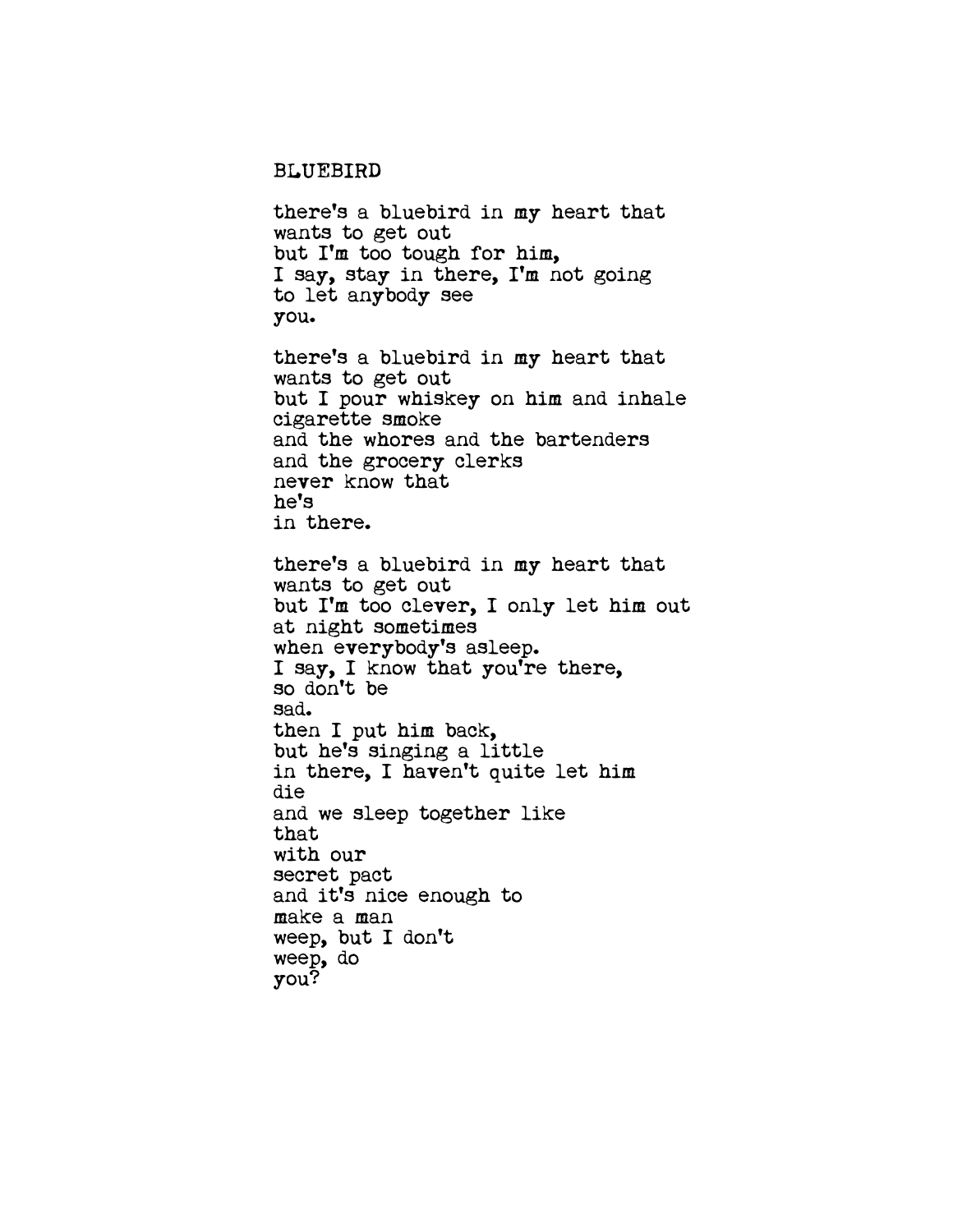#### MARINA

majestic, majic infinite my little girl is sun on the carpetout the door picking <sup>a</sup> flower, ha! an old man, battle-wrecked, emerges from his chair and she looks at me but only sees love, ha!, and <sup>I</sup> become quick with the world and love right back just like I was meant to do.

#### FOR JANE

225 days under grass and you know more than I. they have long taken your blood, you are a dry stick in a basket. is this how it works? in this room the hours of love still make shadows.

when you left you took almost everything. I kneel in the nights before tigers that will not let me be.

what you were<br>will not happen again. the tigers have found me and I do not care.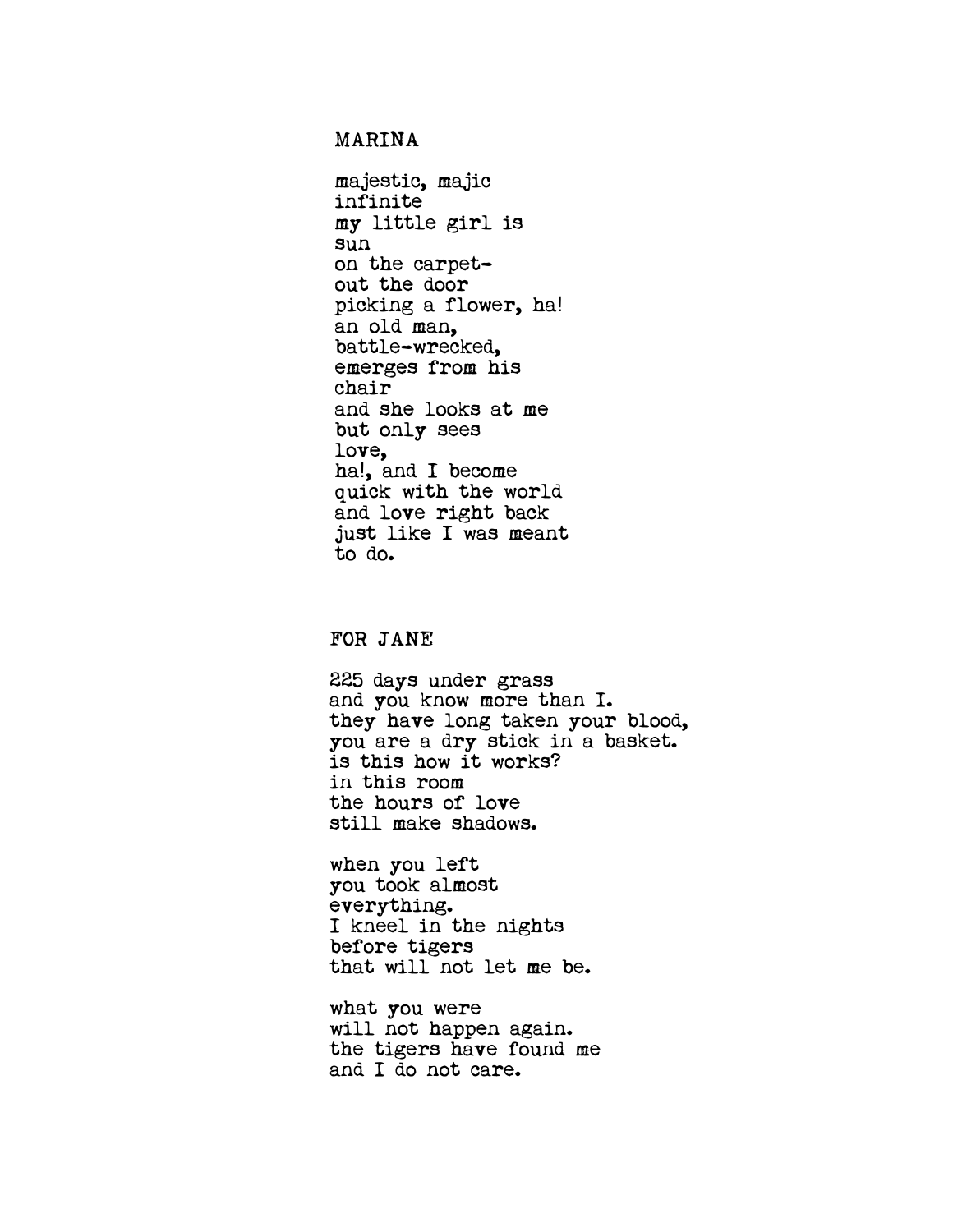#### I MET A GENIUS

I met a genius on the train today about 6 years old, he sat beside me and as the train ran down along the coast we came to the ocean and then he looked at me and said, it's not pretty.

it was the first time I'd realized that.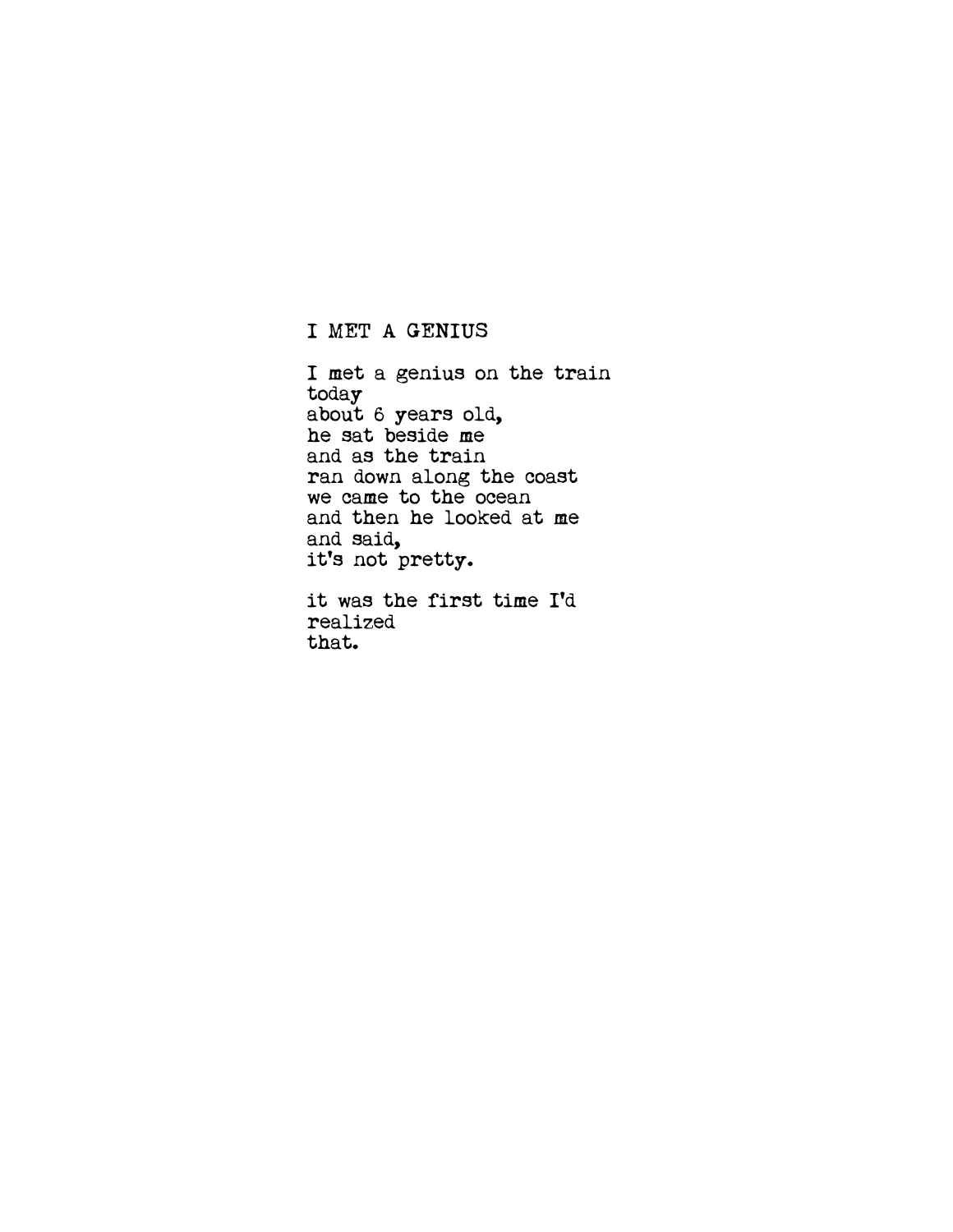#### CONSUMMATION OF GRIEF

I even hear the mountains the way they laugh up and down their blue sides and down in the water the fish cry and the water is their tears. I listen to the water on nights I drink away and the sadness becomes so great I hear it in my clock it becomes knobs upon my dresser it becomes paper on the floor it becomes a shoehorn a laundry ticket it becomes cigarette smoke climbing a chapel of dark vines. . . it matters little very little love is not so bad or very little life what counts is waiting on walls I was born for this I was born to hustle roses down the avenues of the dead.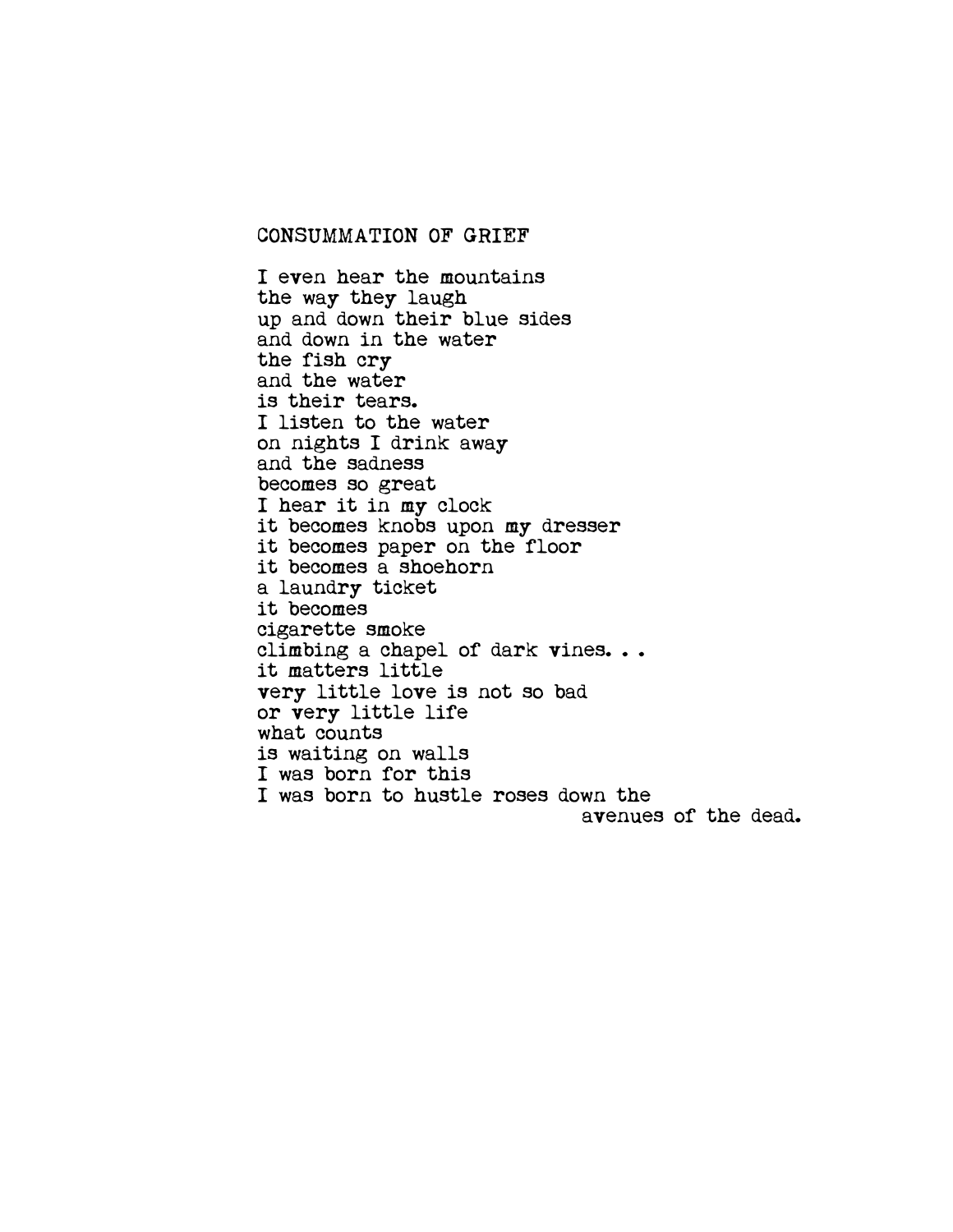### Bluebird

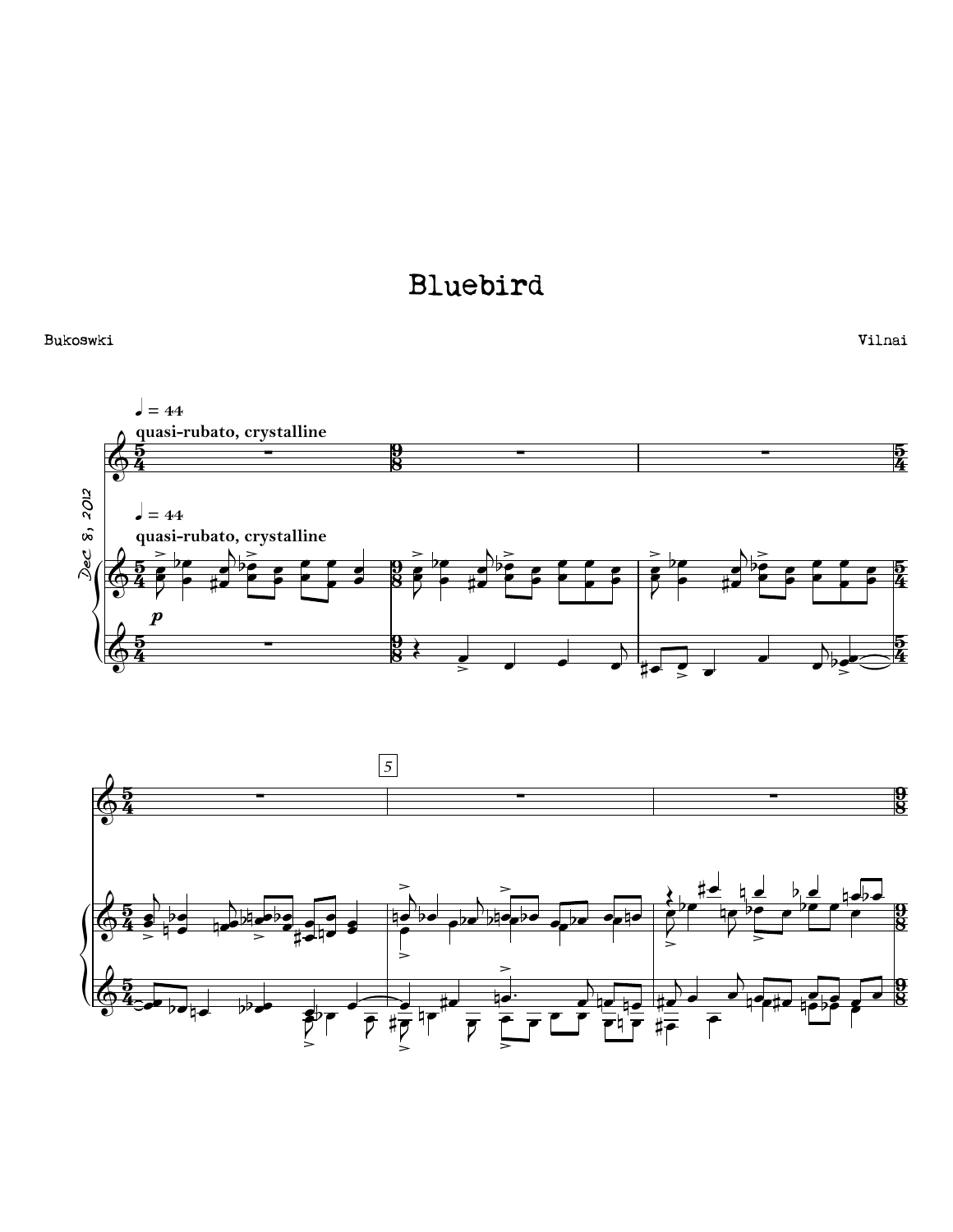







 $\overline{a}$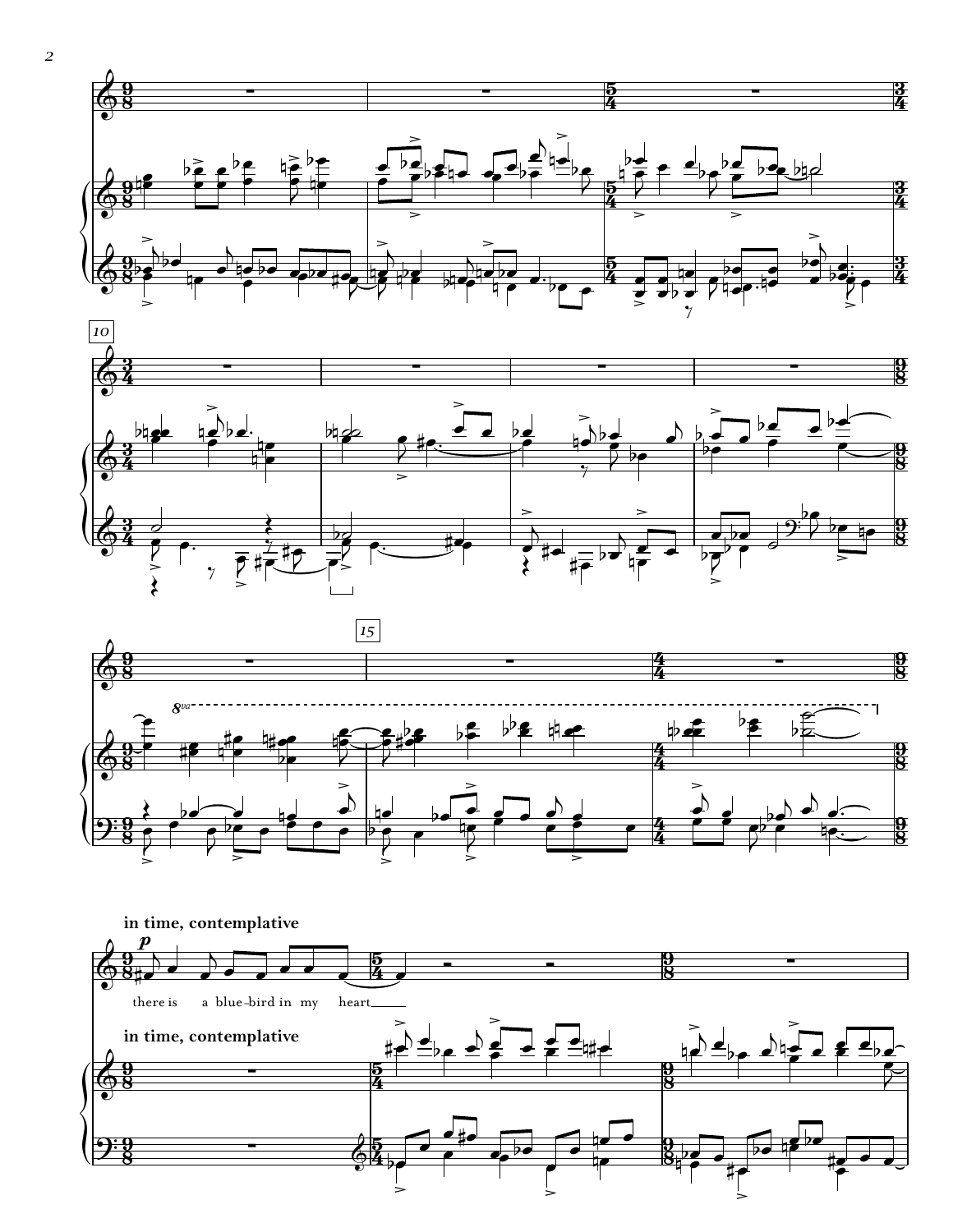



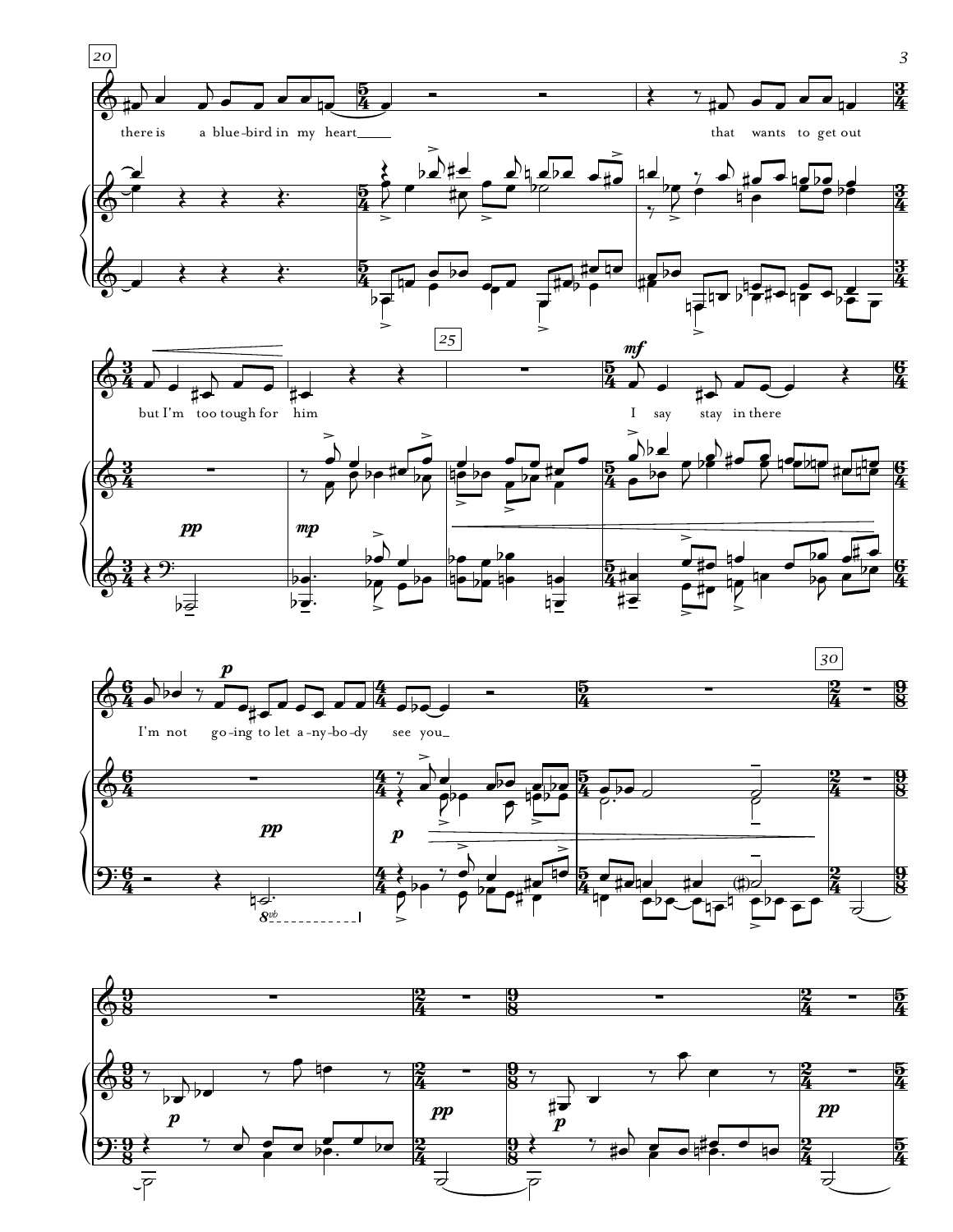







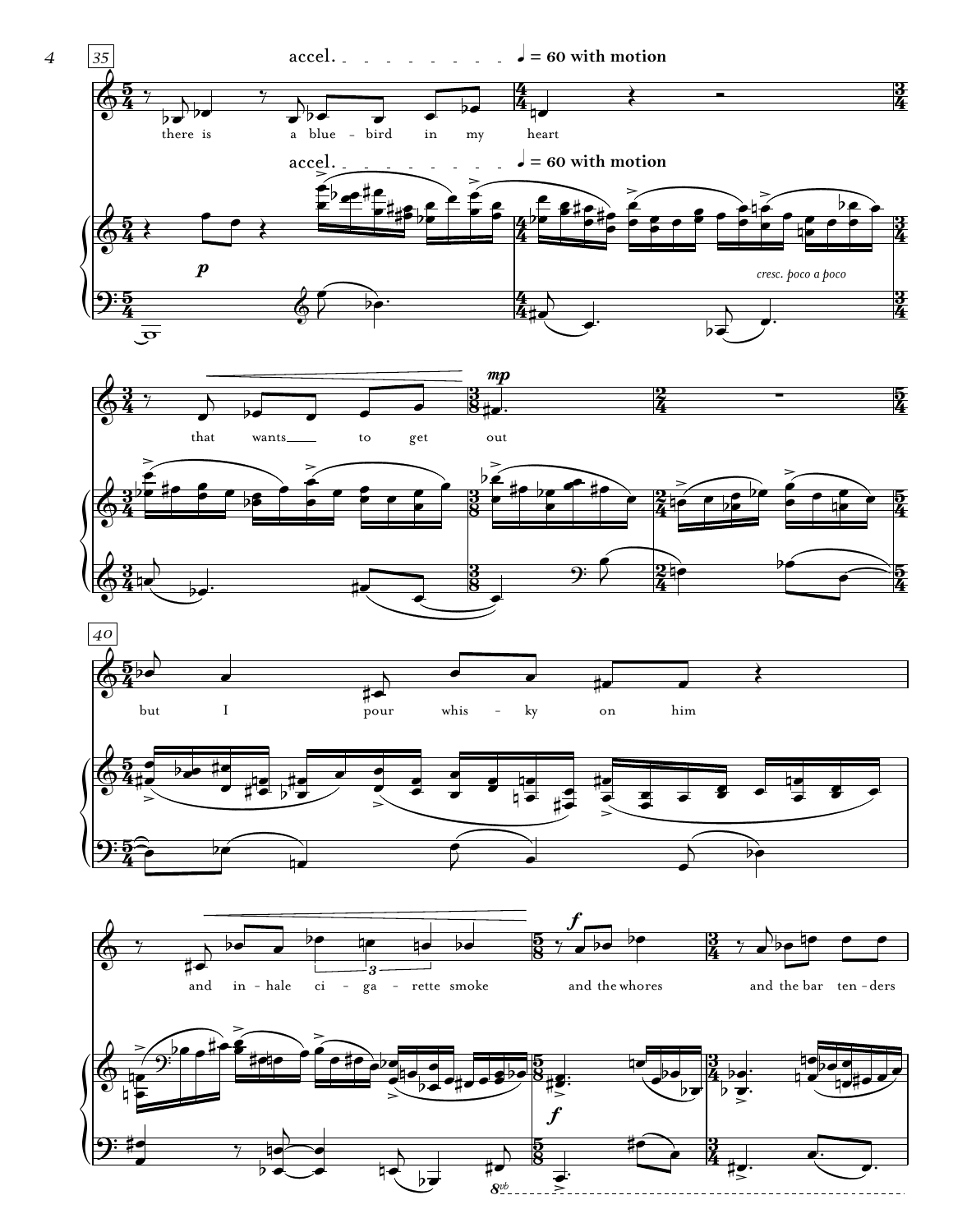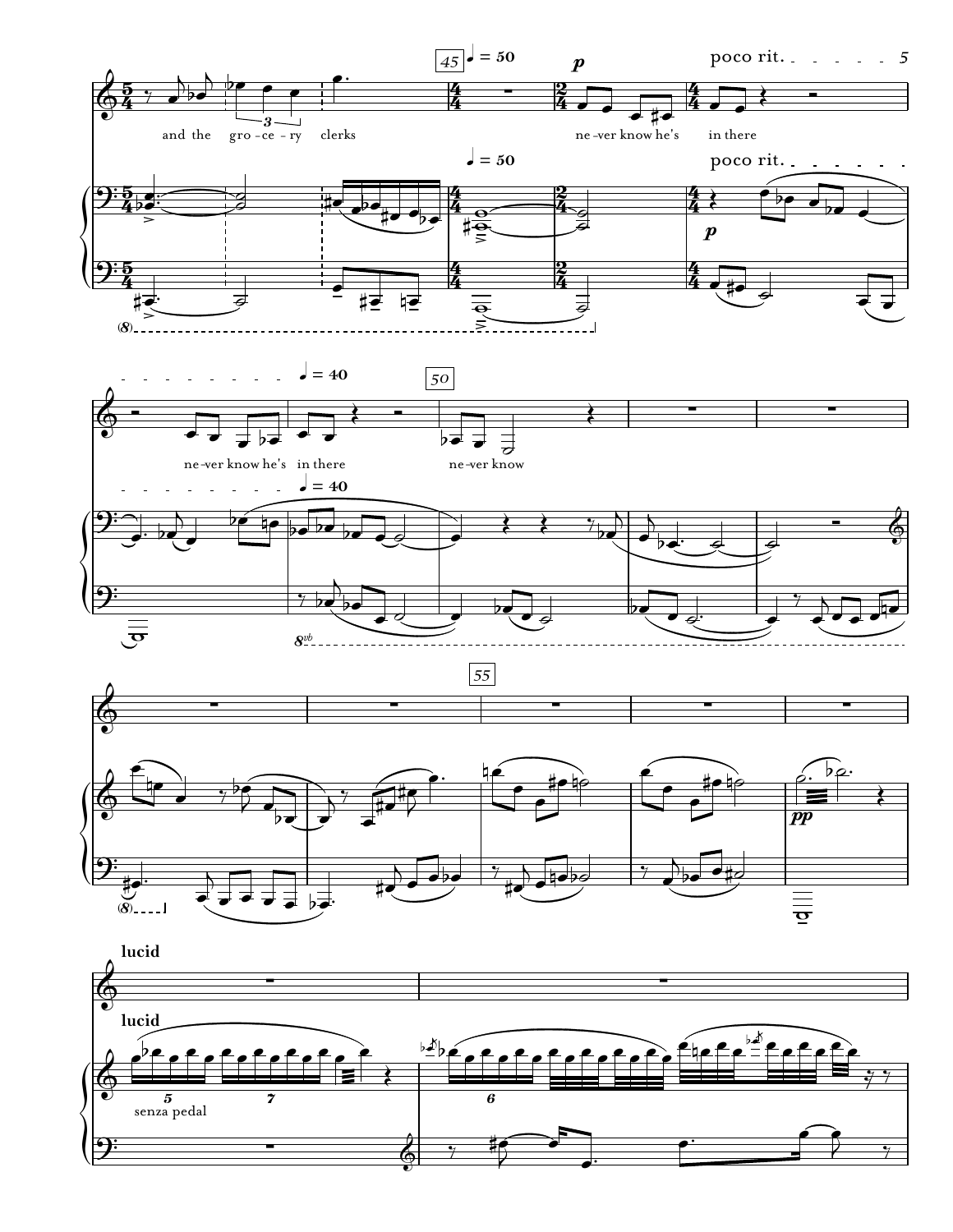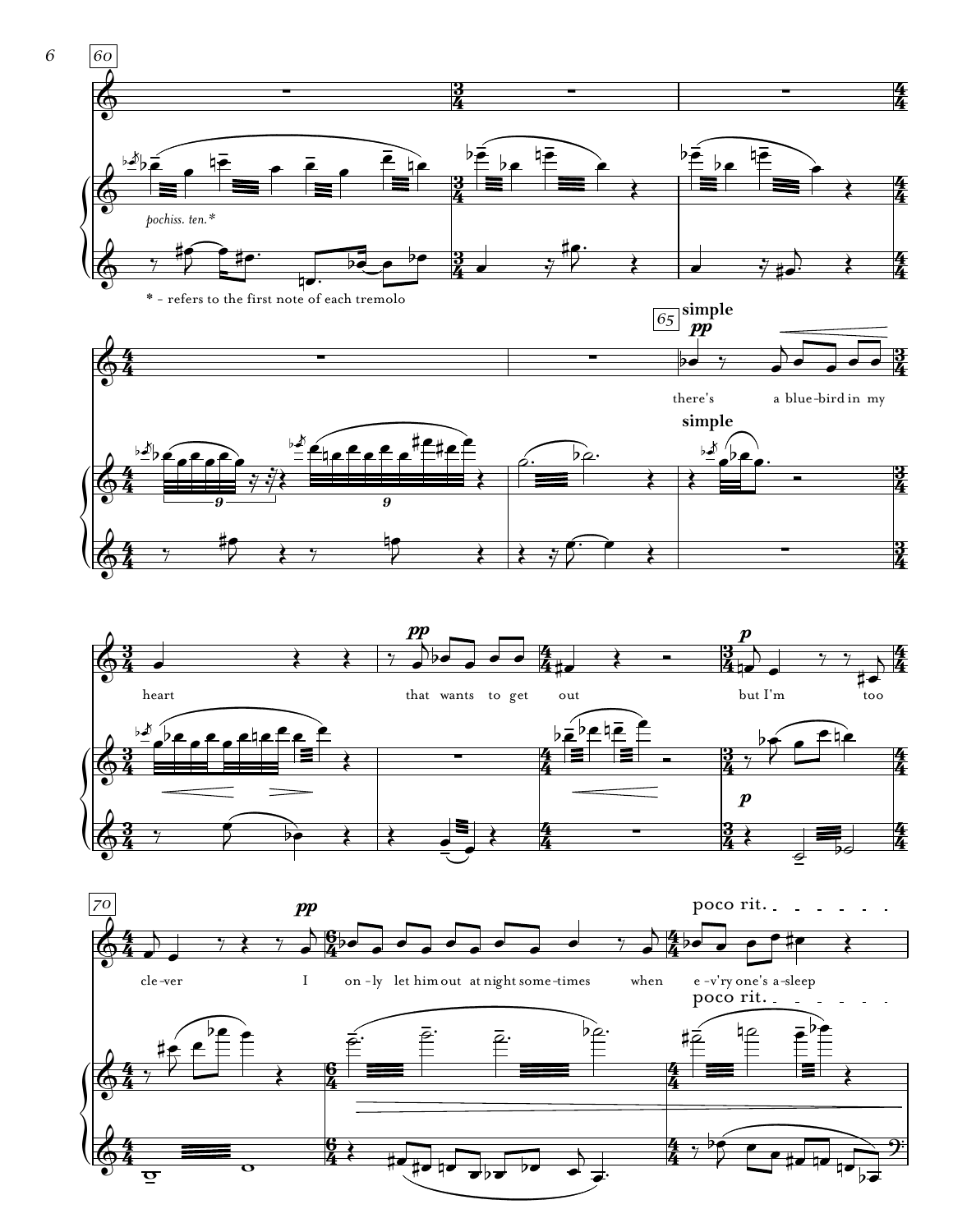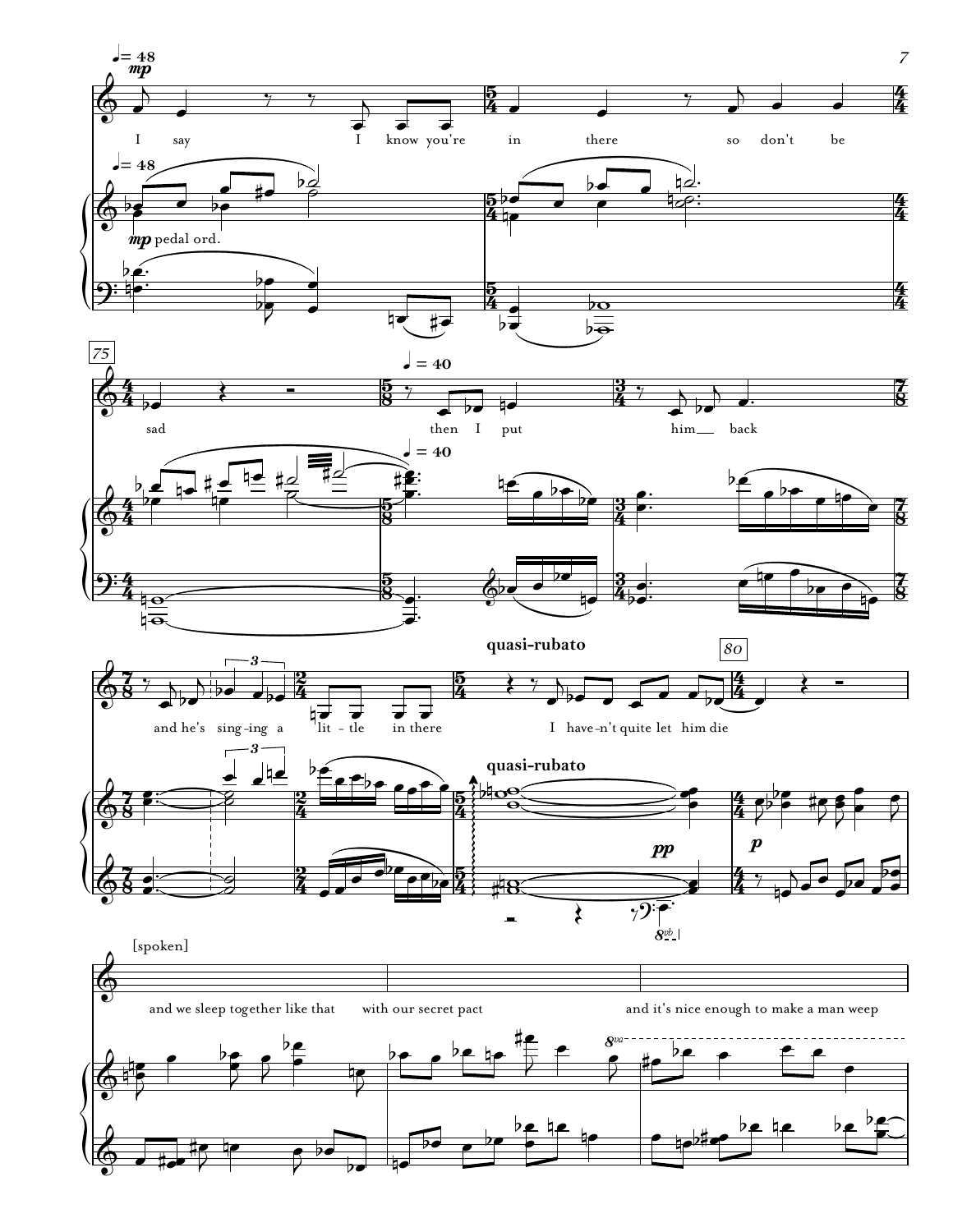

Marina



 $\delta$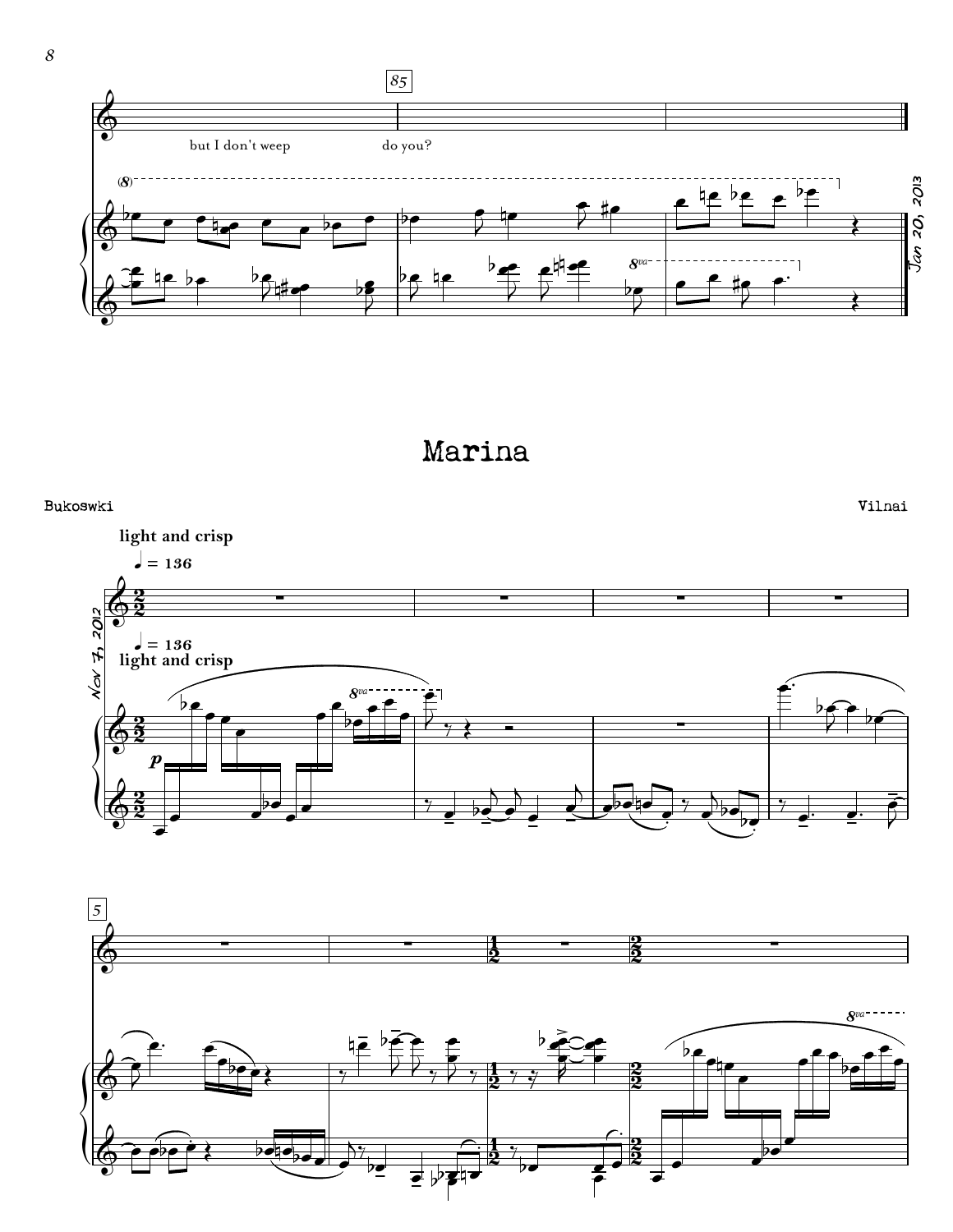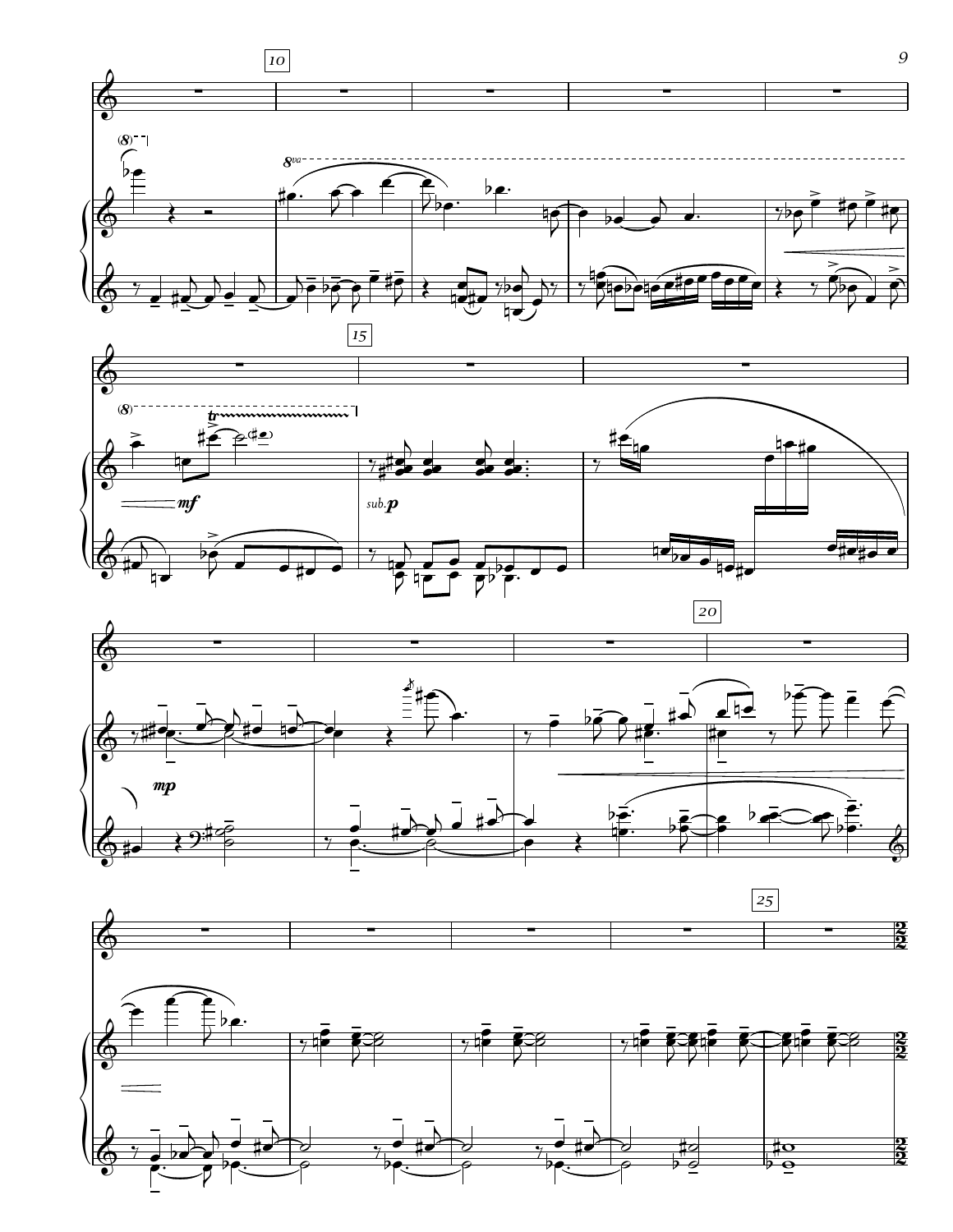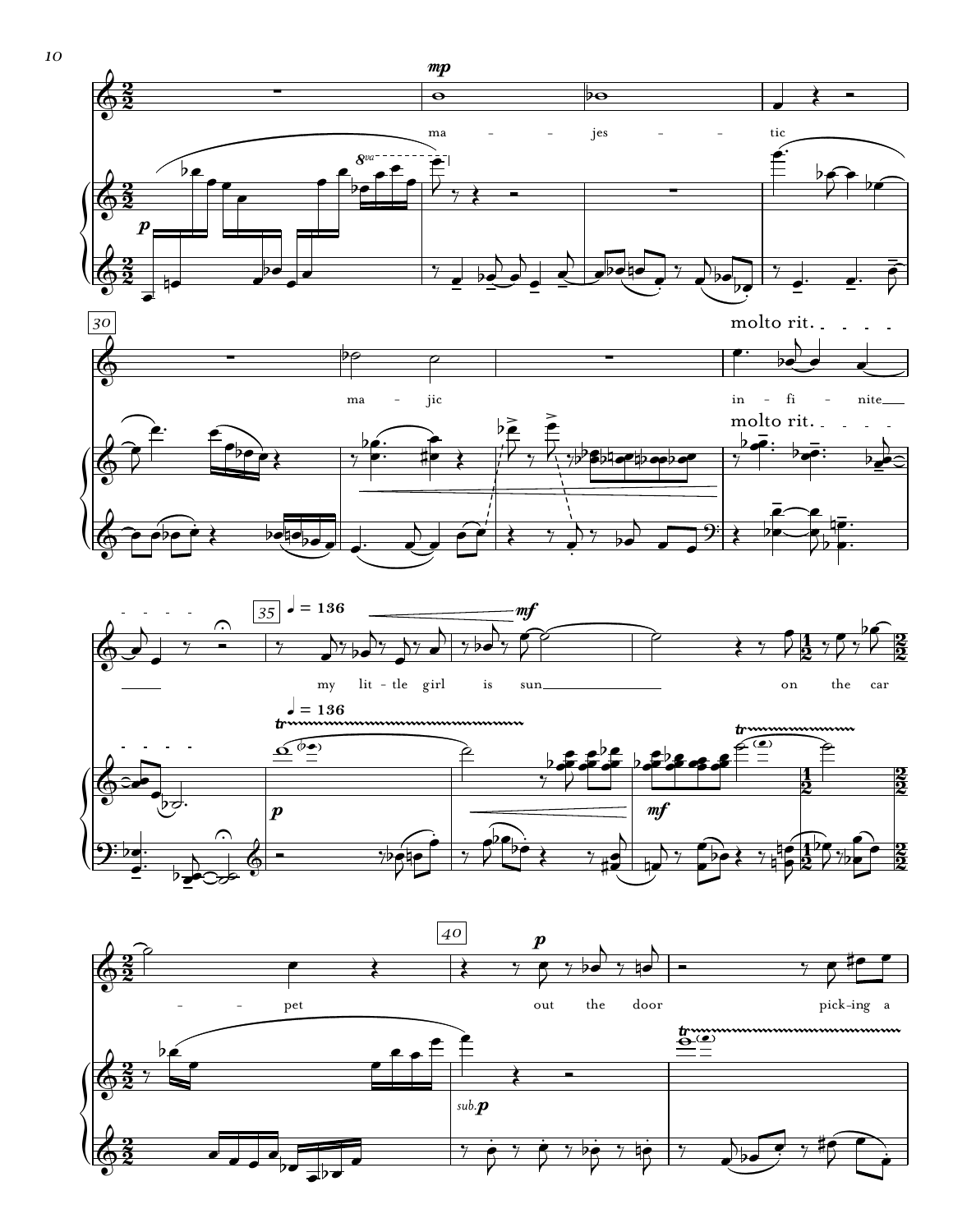





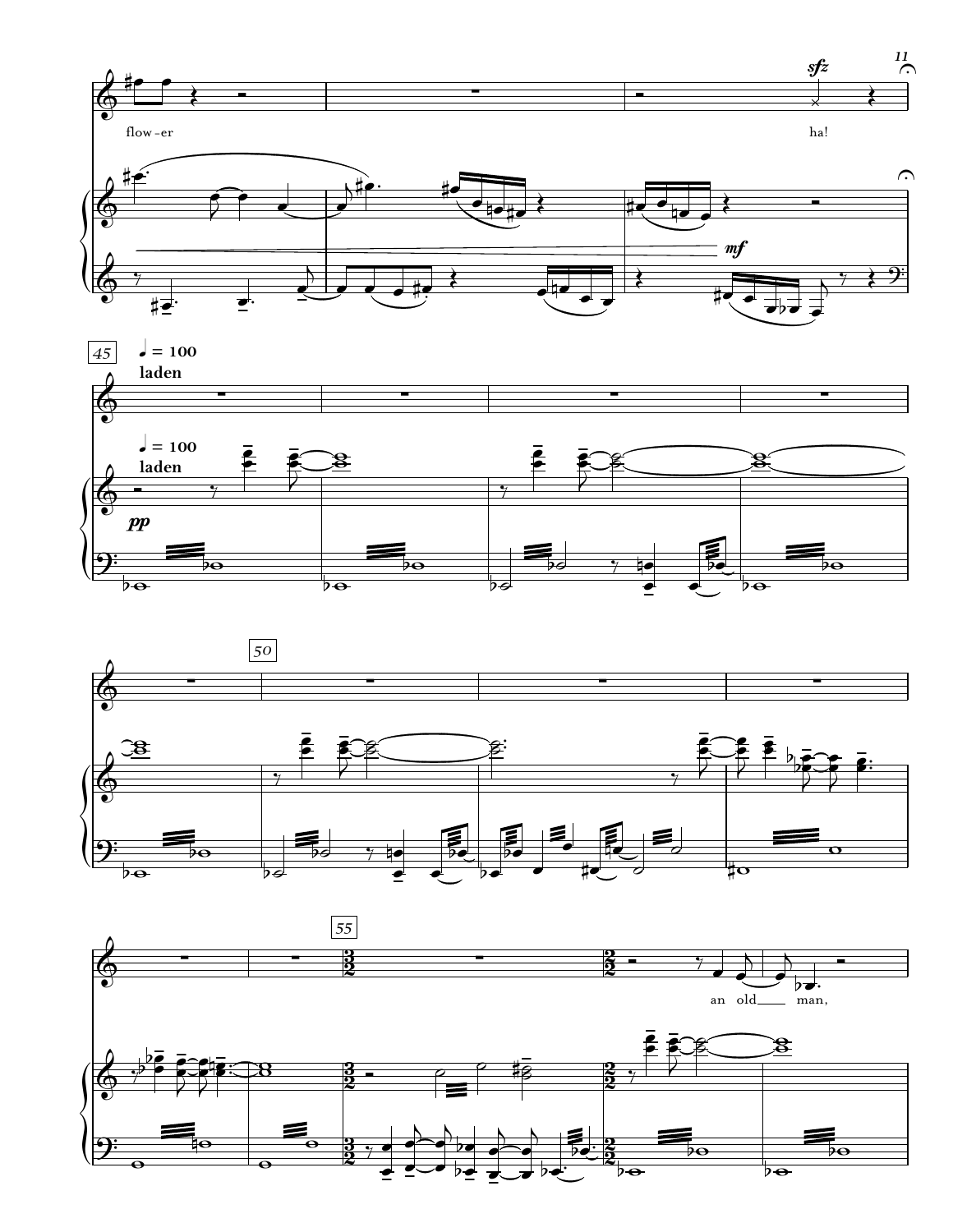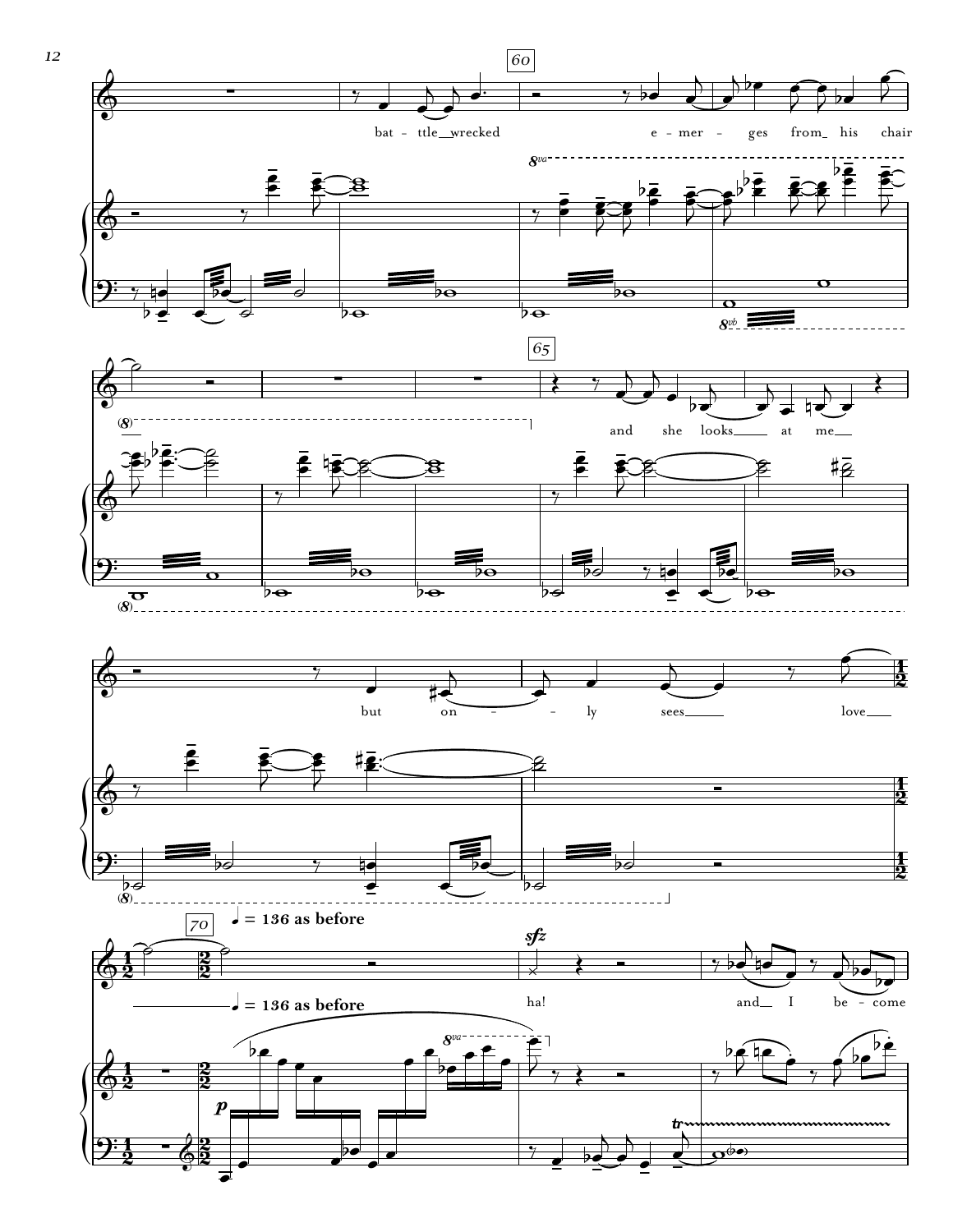





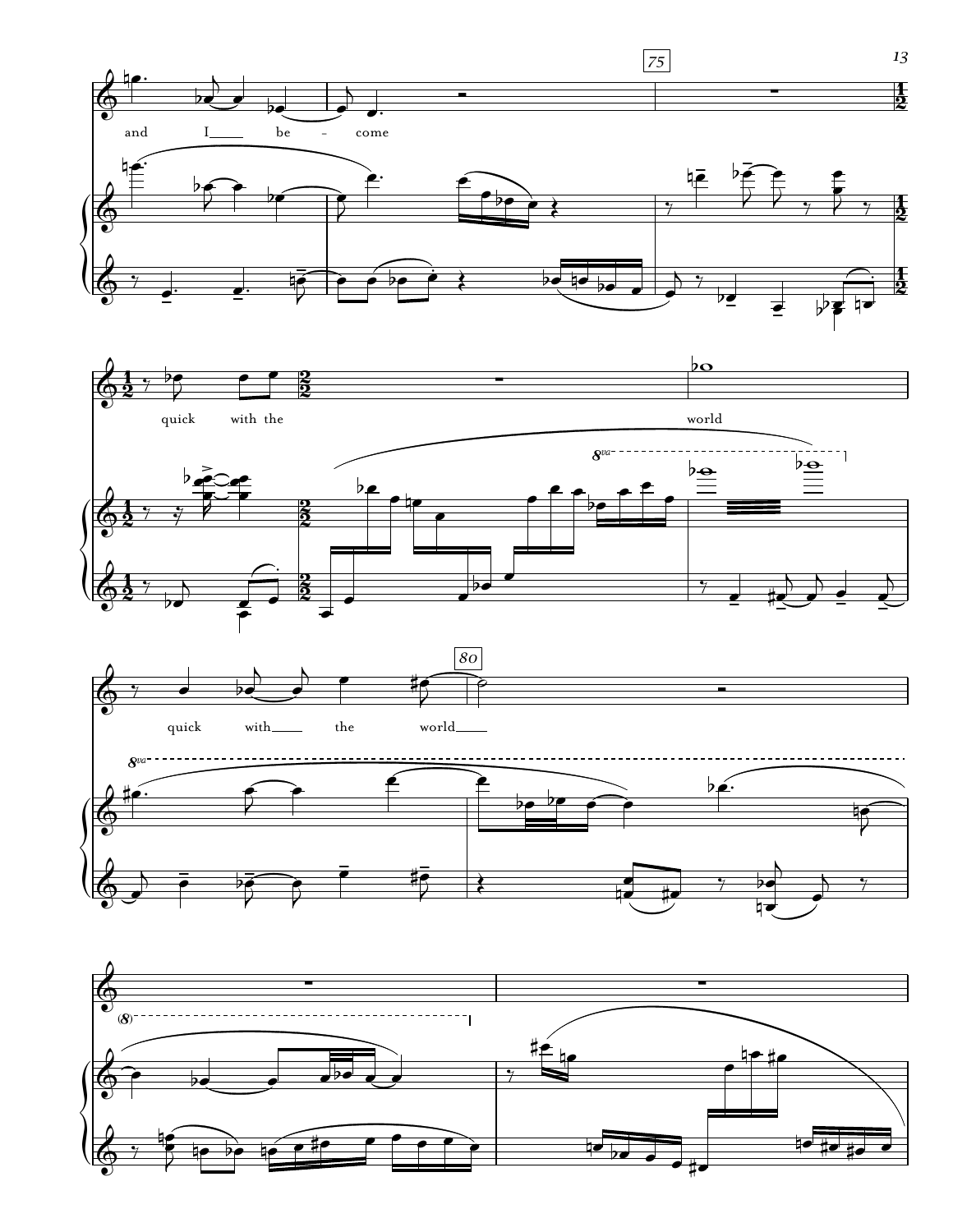

œ œ

 $\overrightarrow{e}$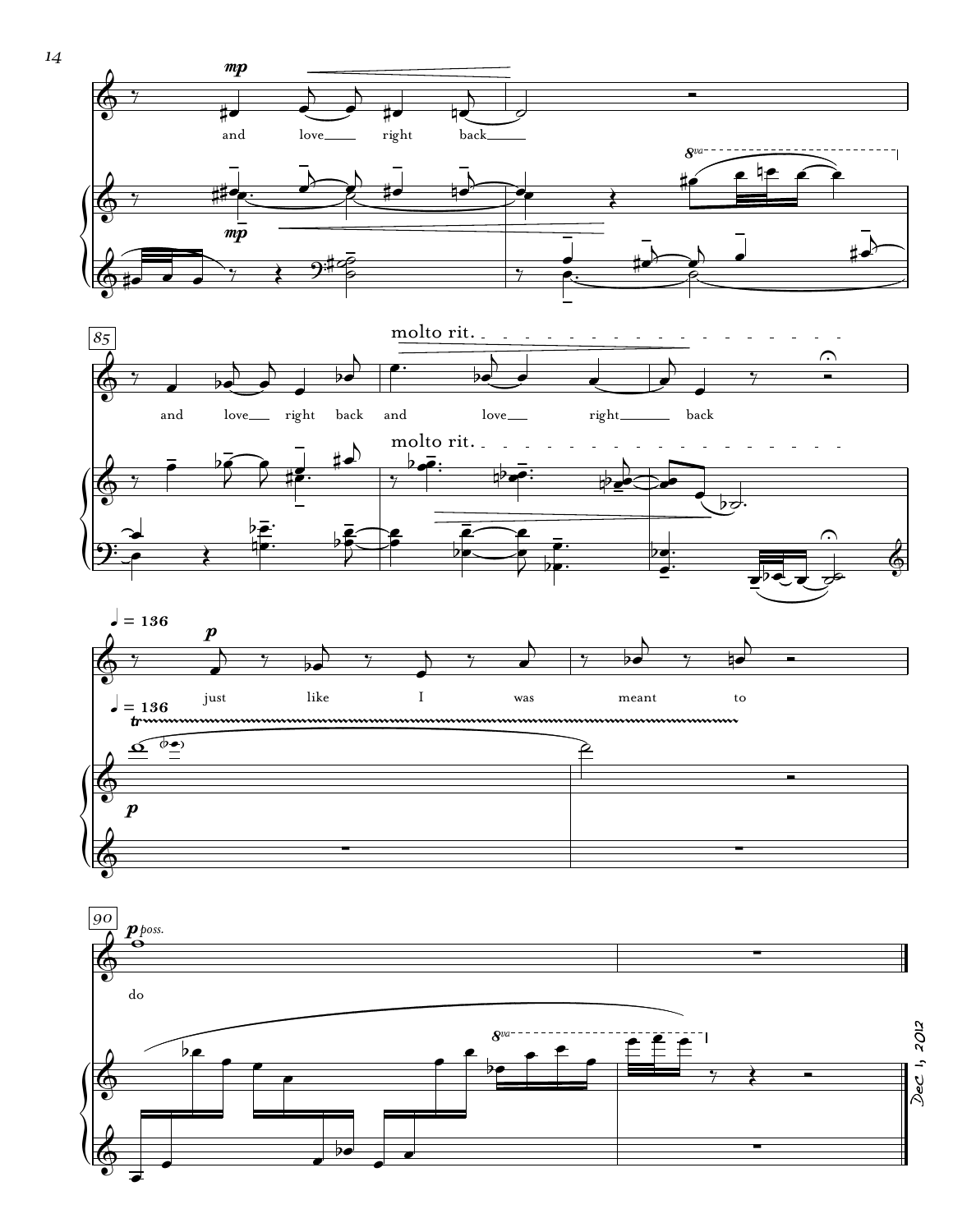Two Hundred and Twenty-Five Days



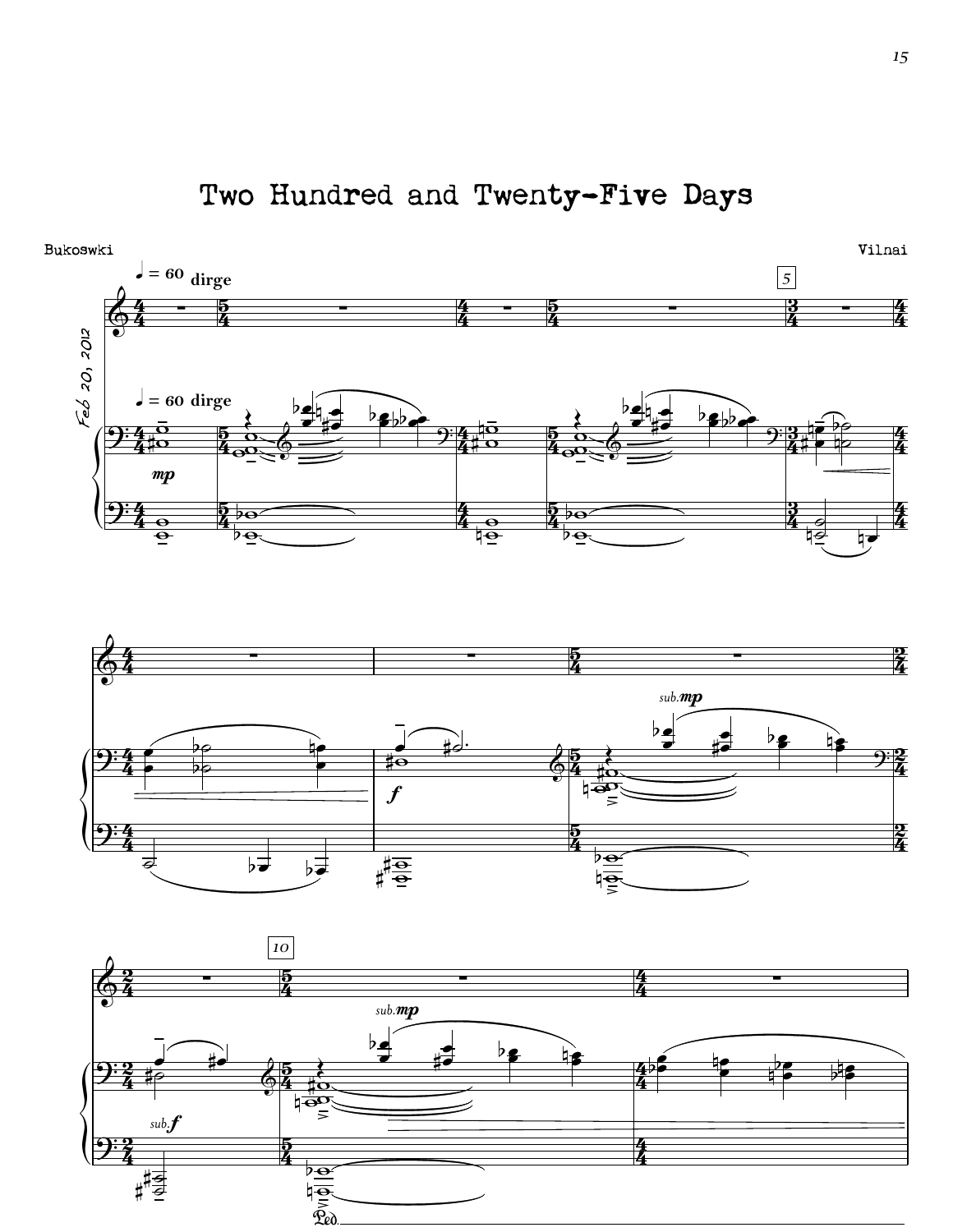





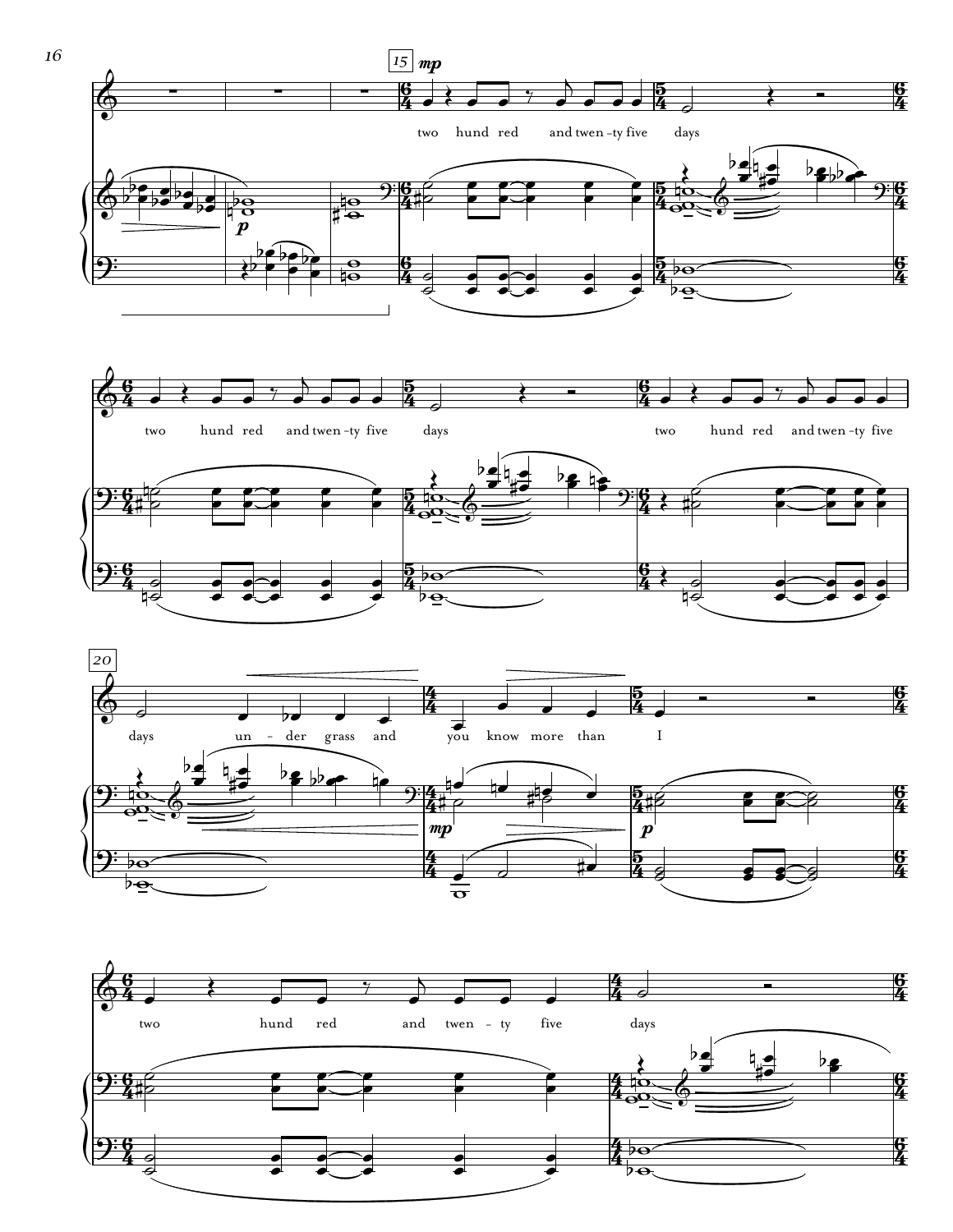





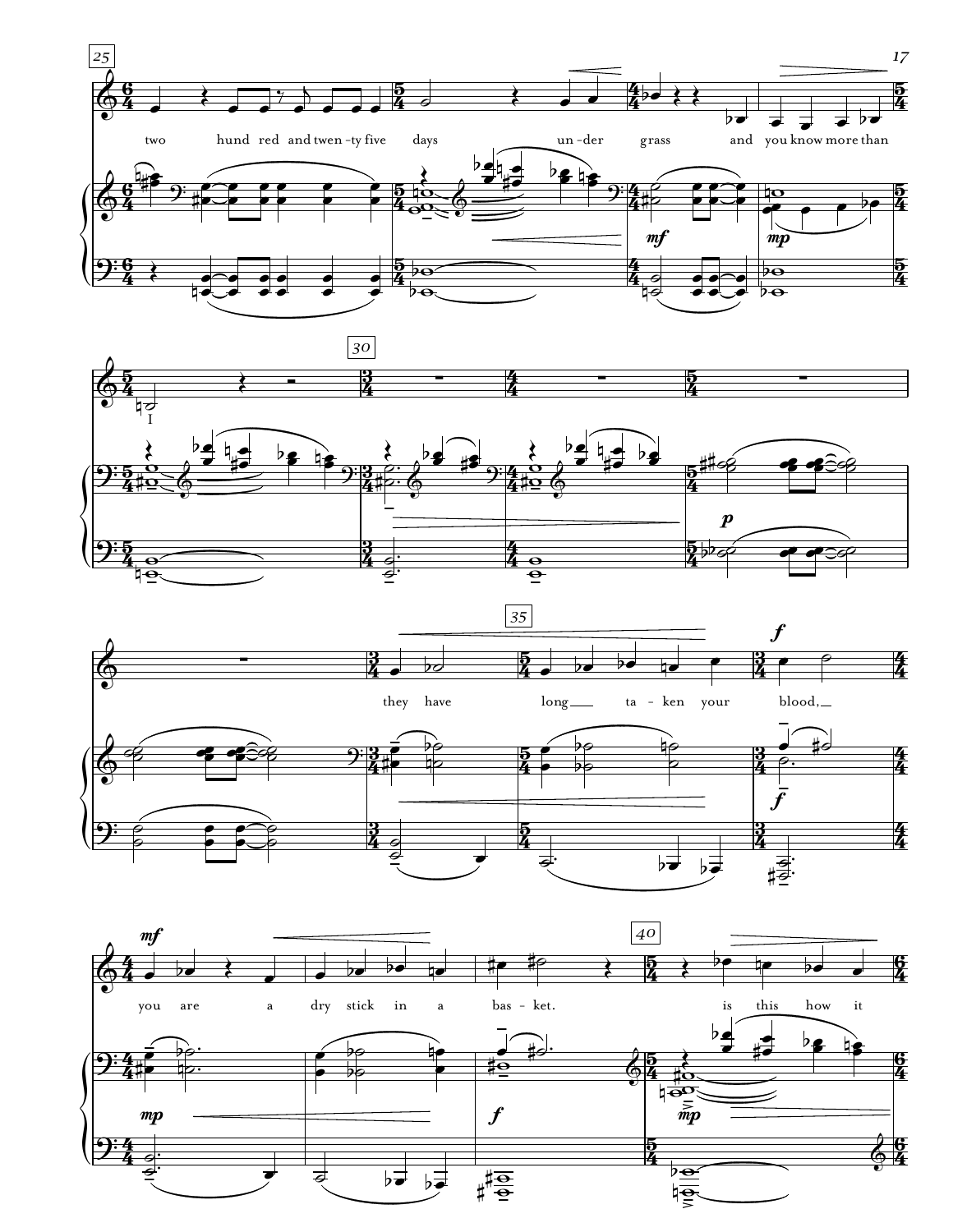







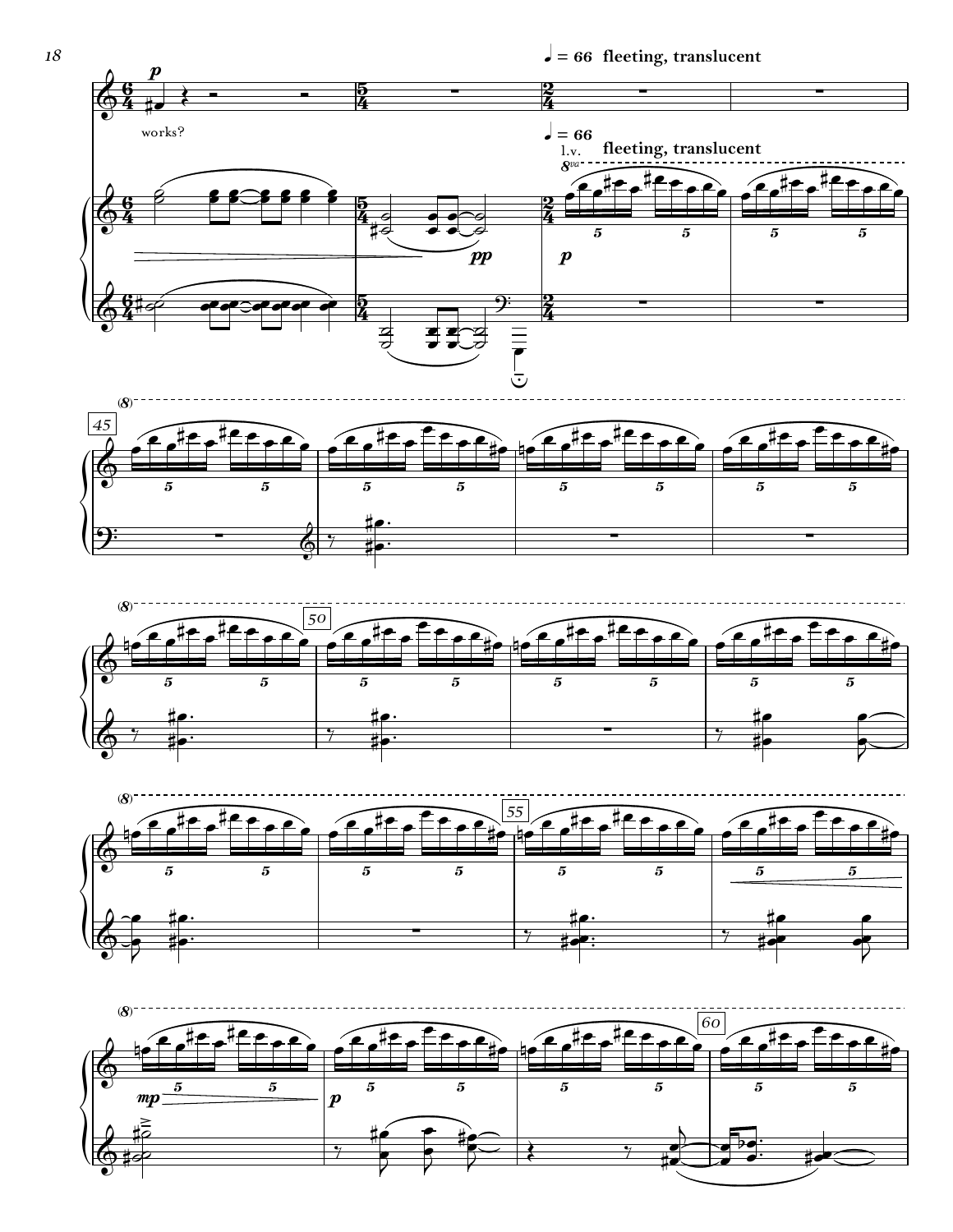







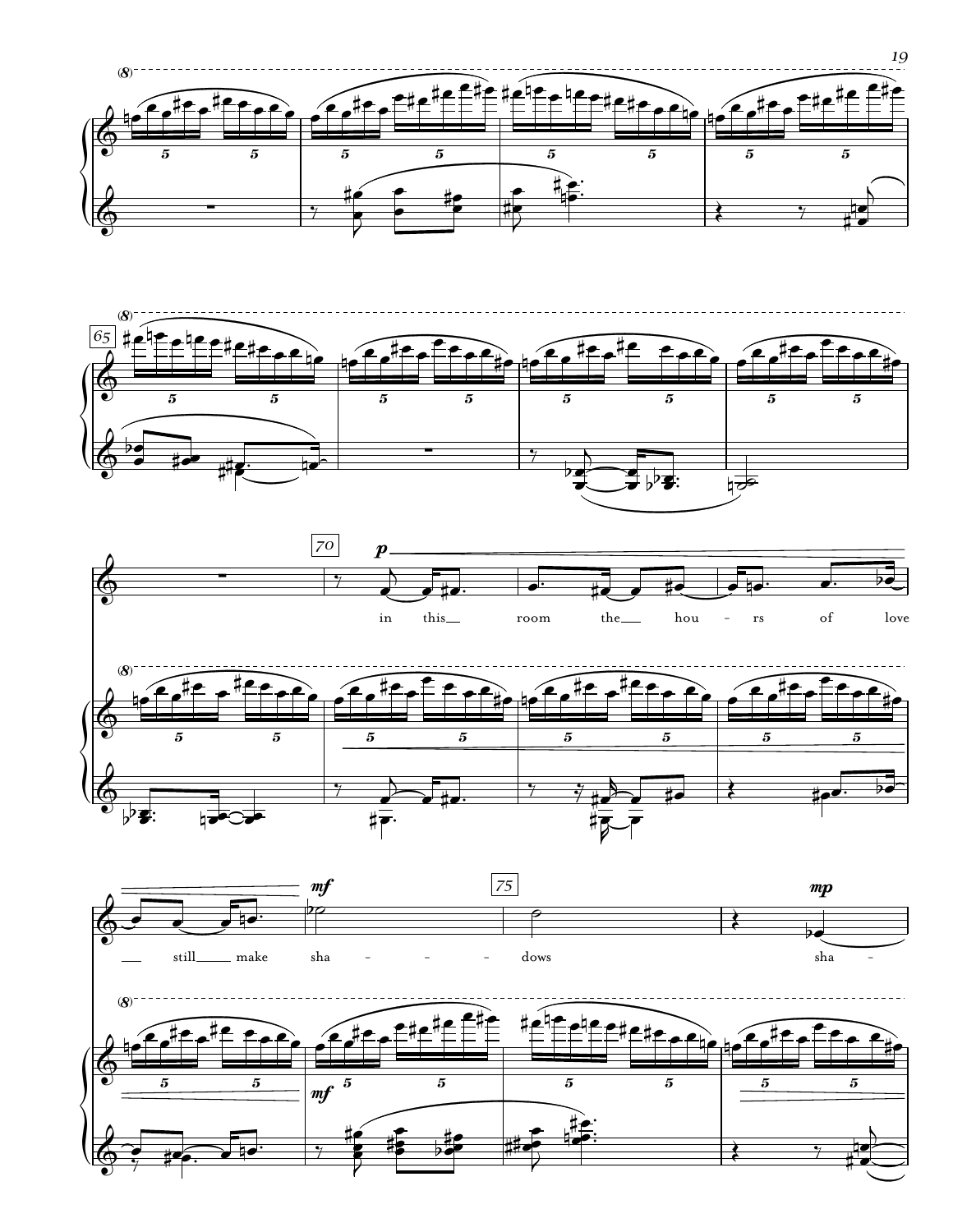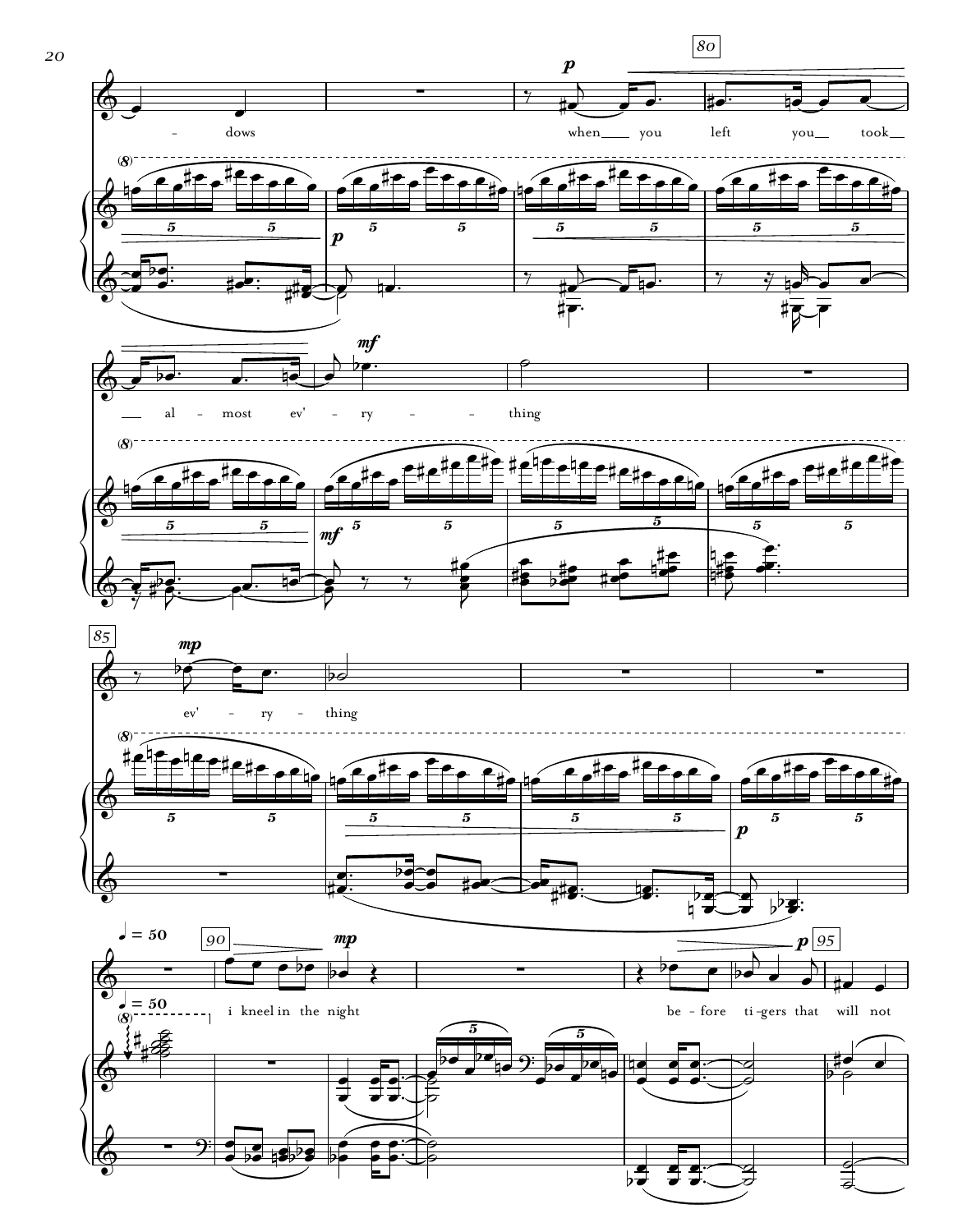







 $\overline{\mathbf{e}}$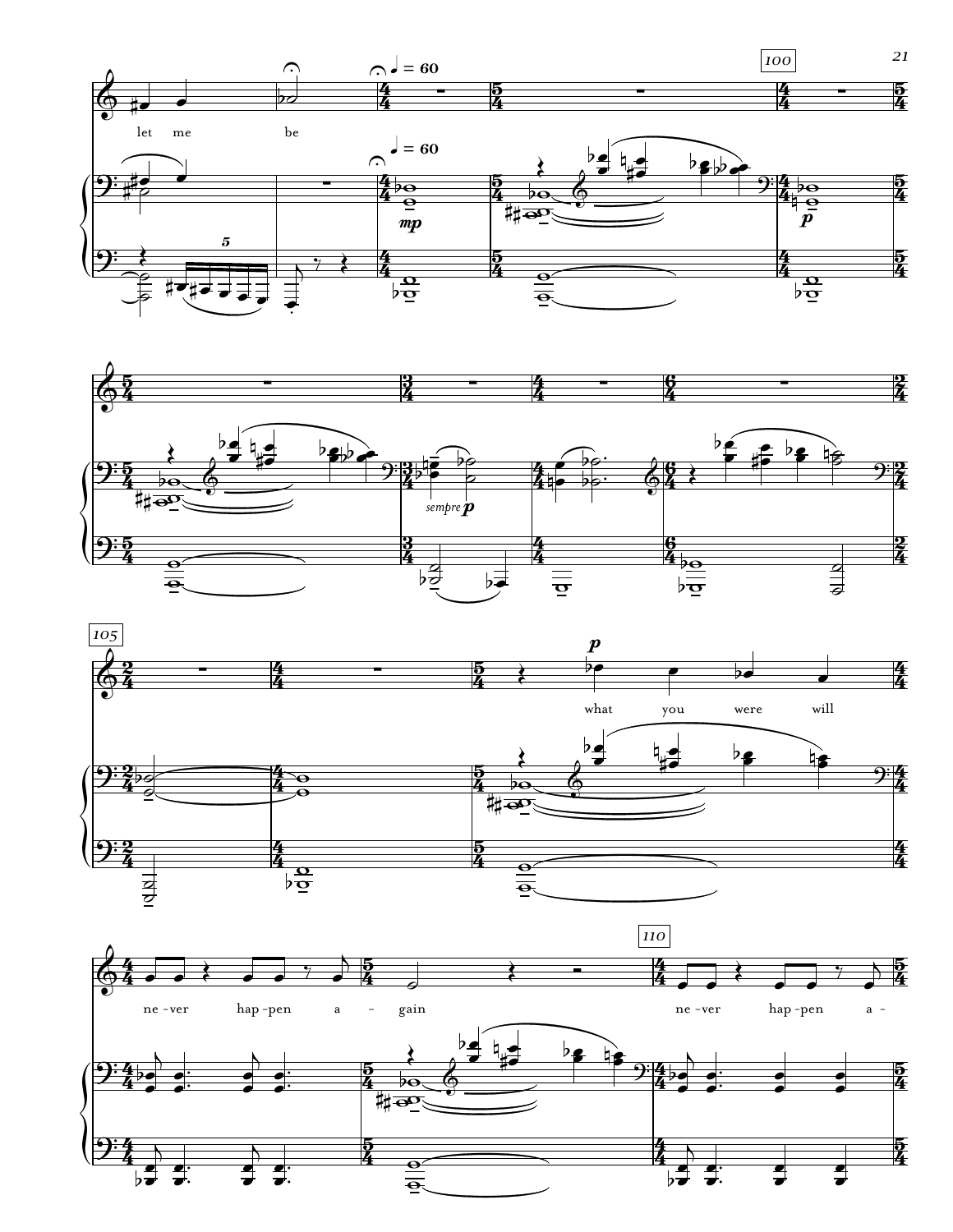





rit.

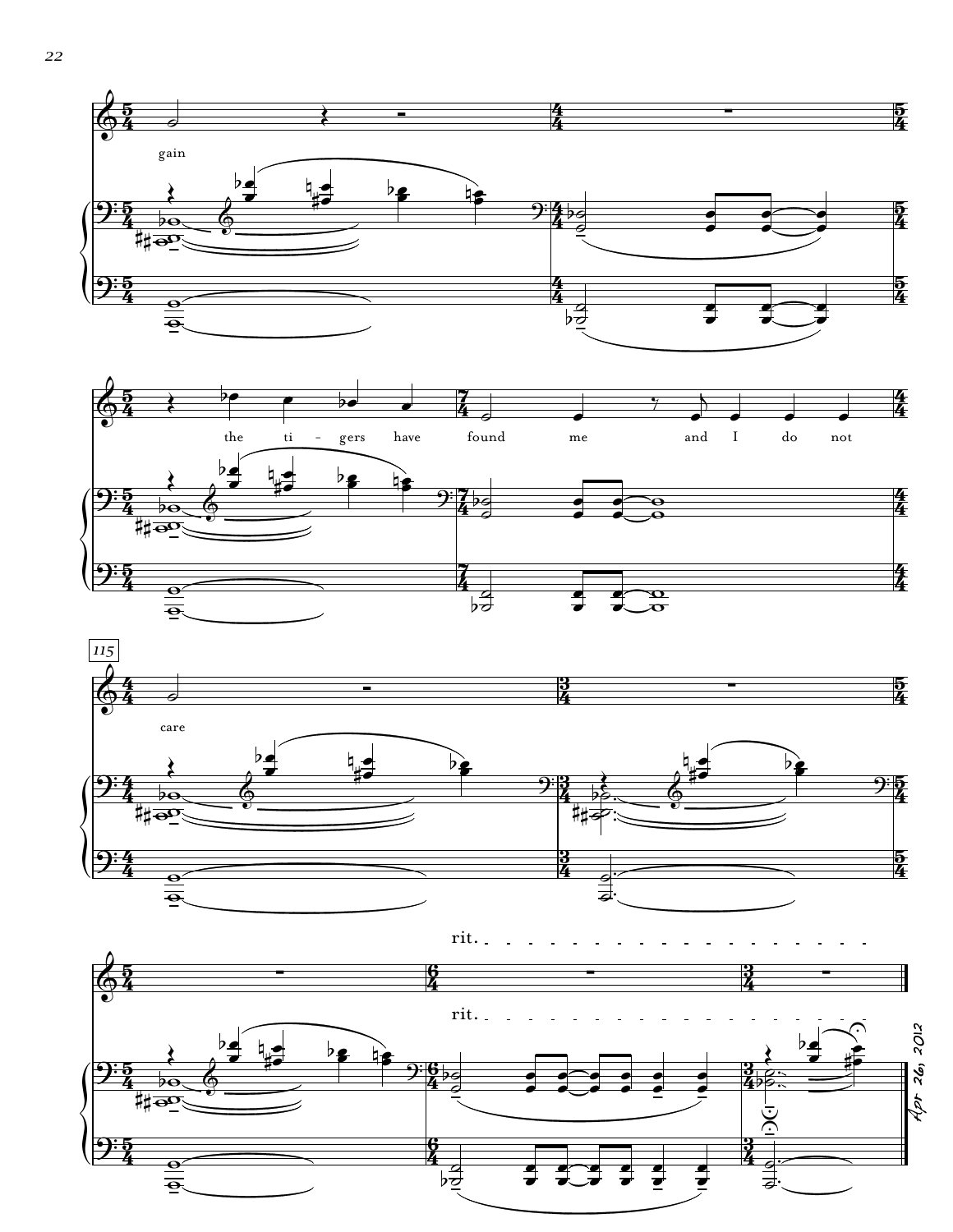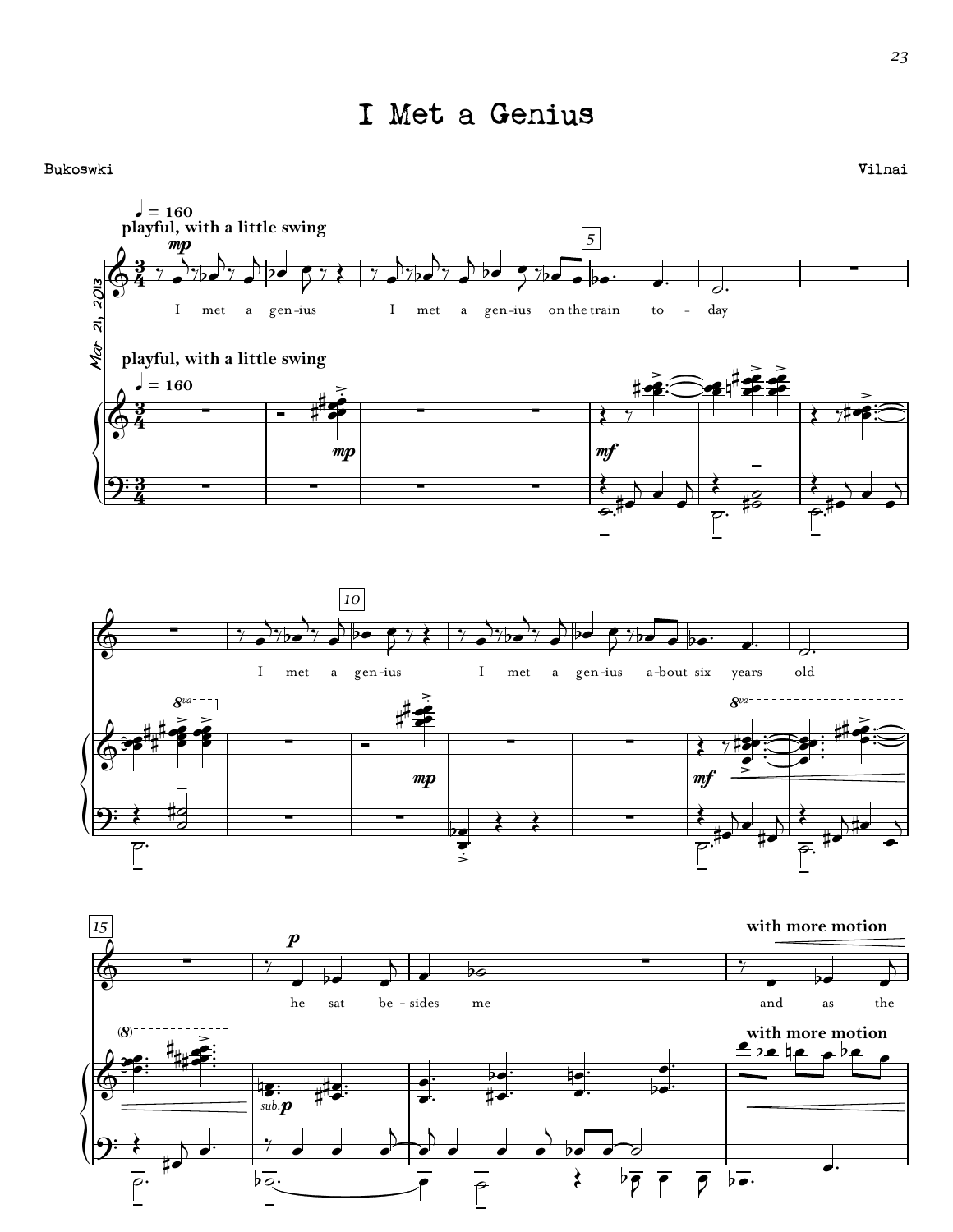





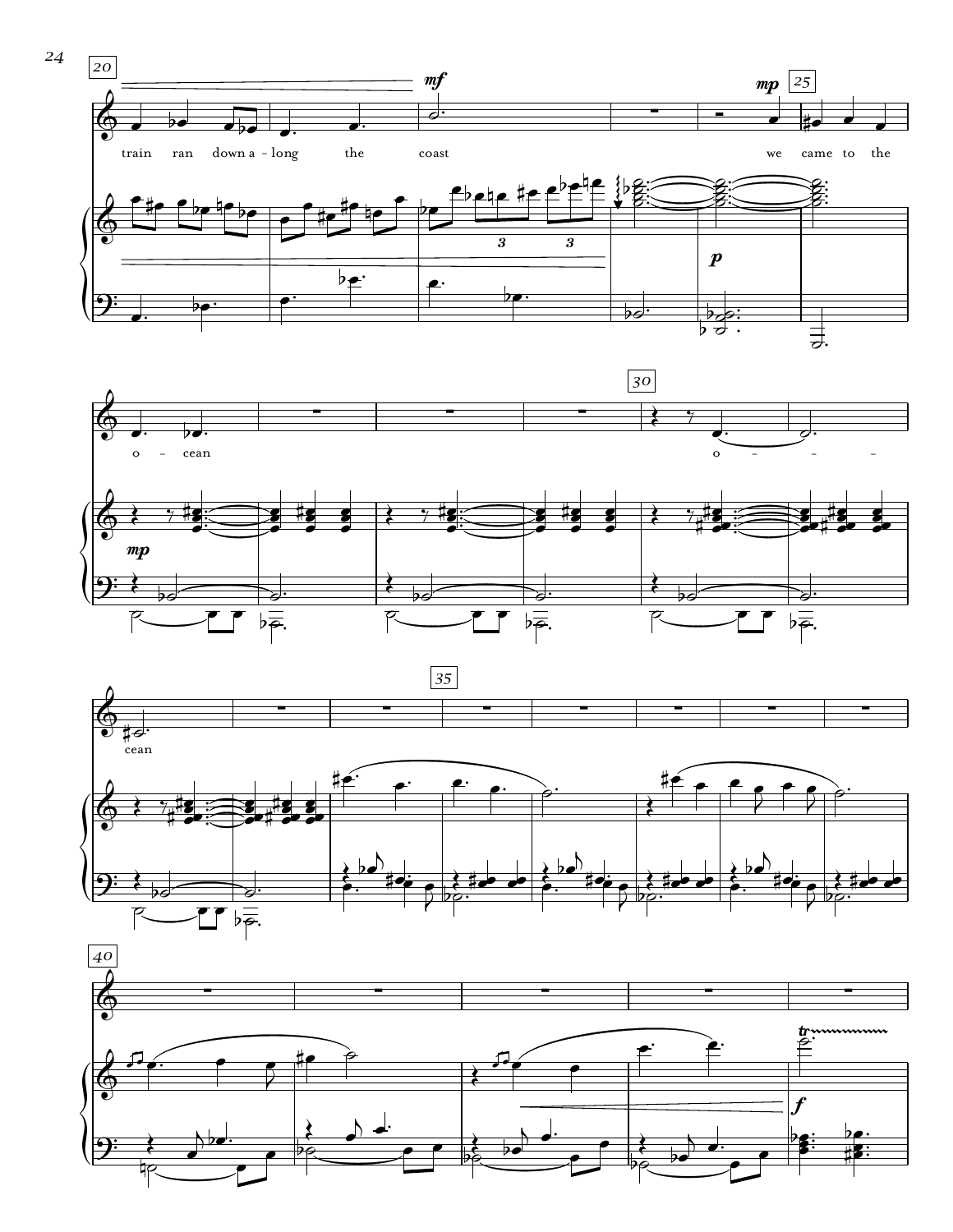





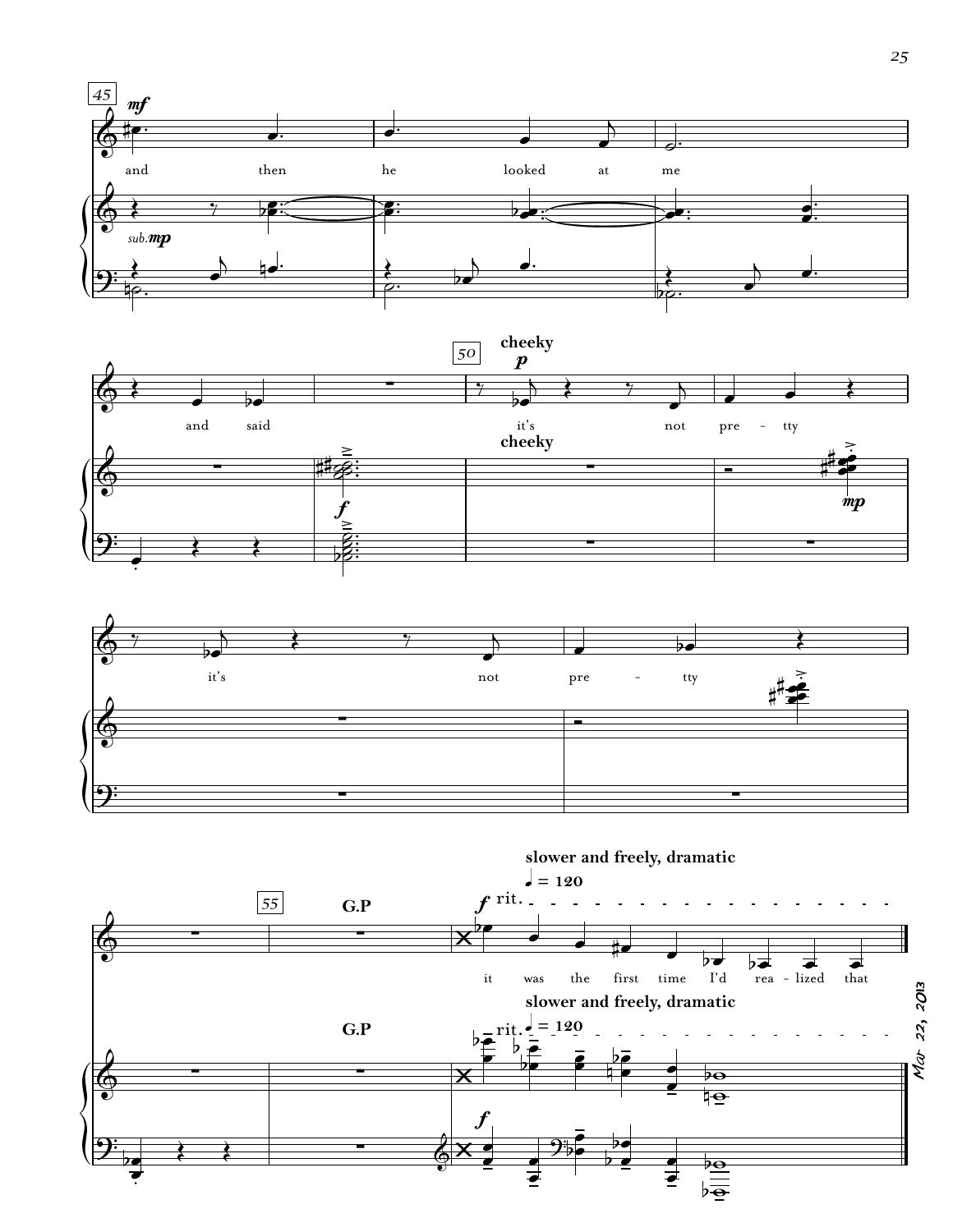### Consummation of Grief

Bukoswki



Vilnai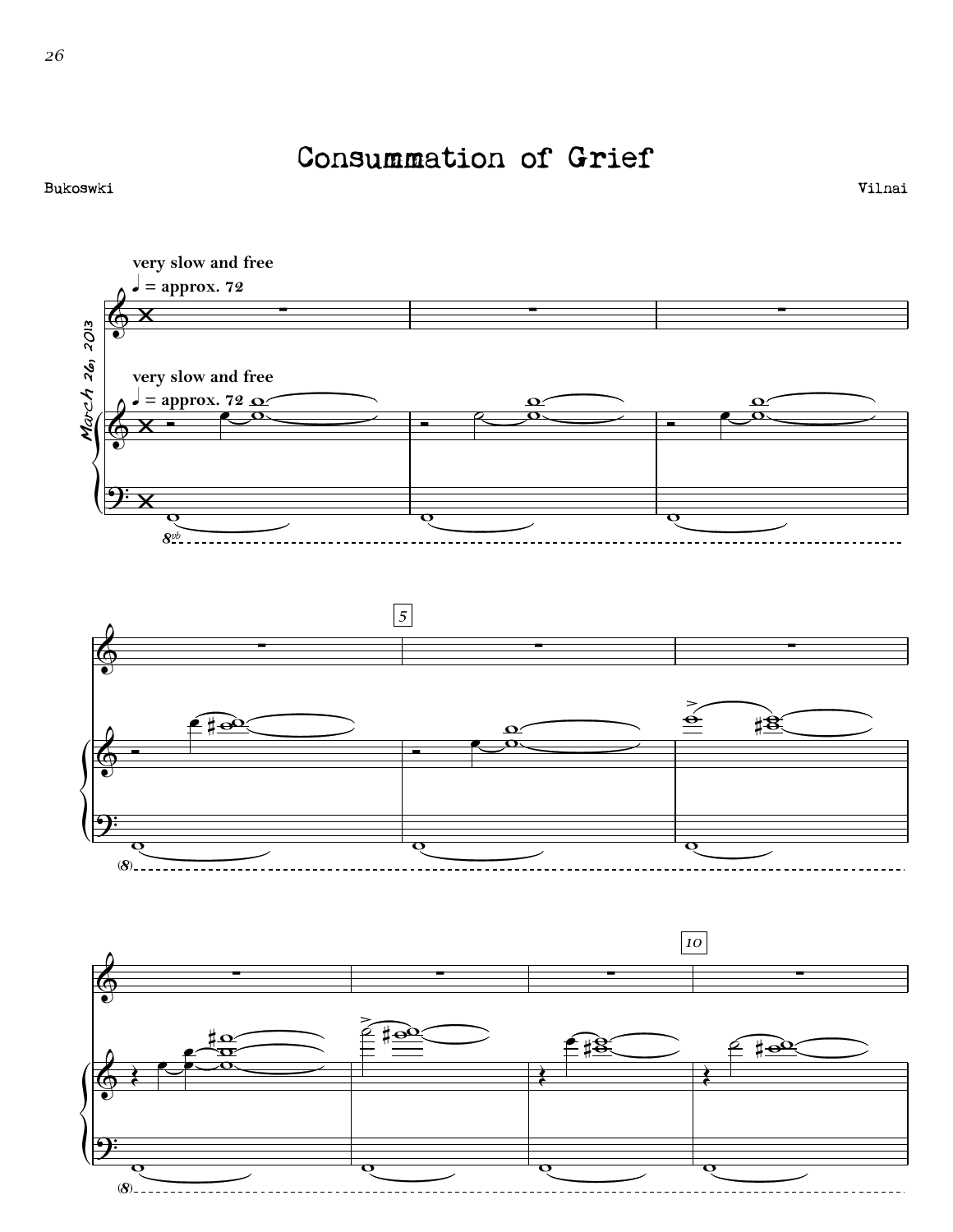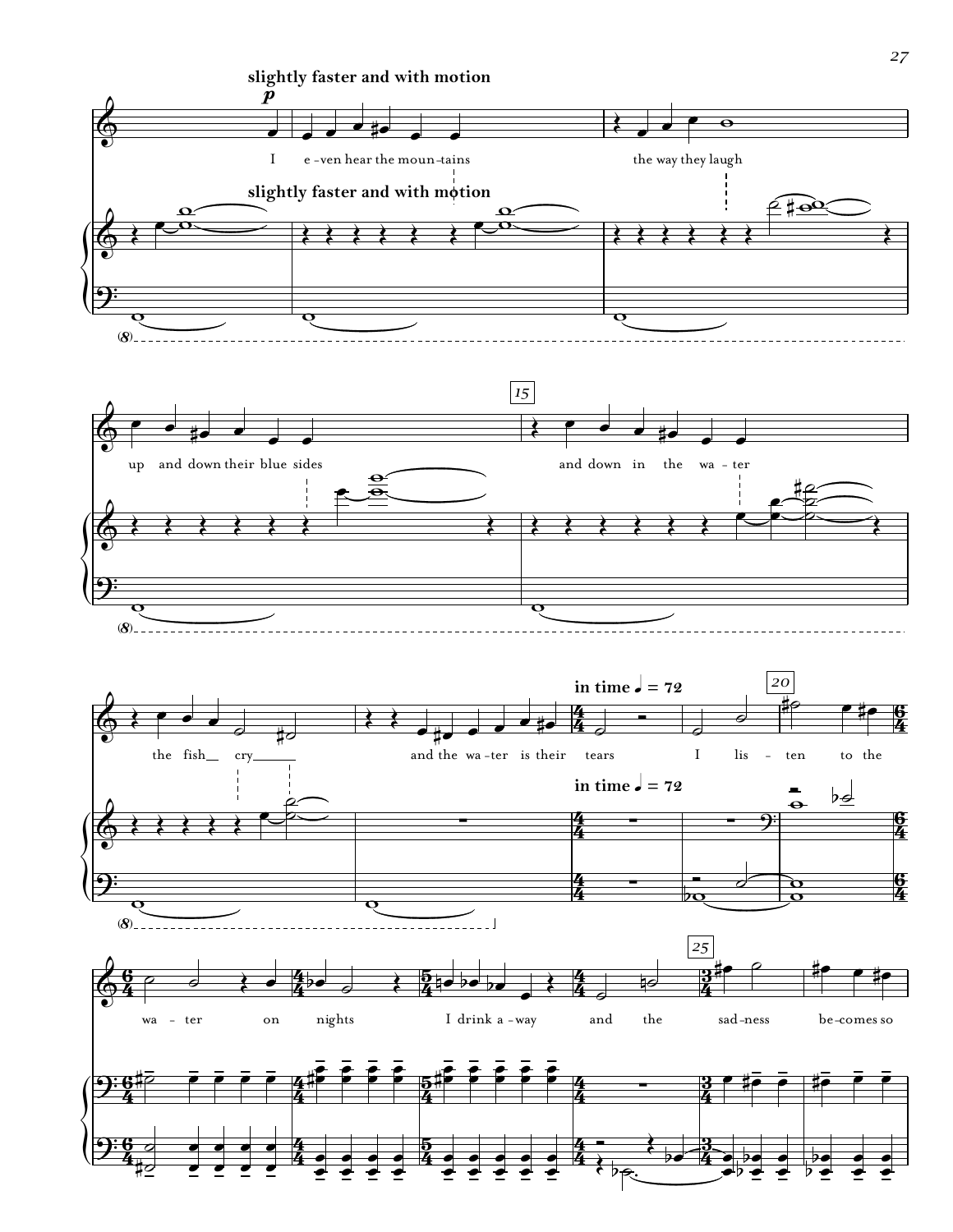